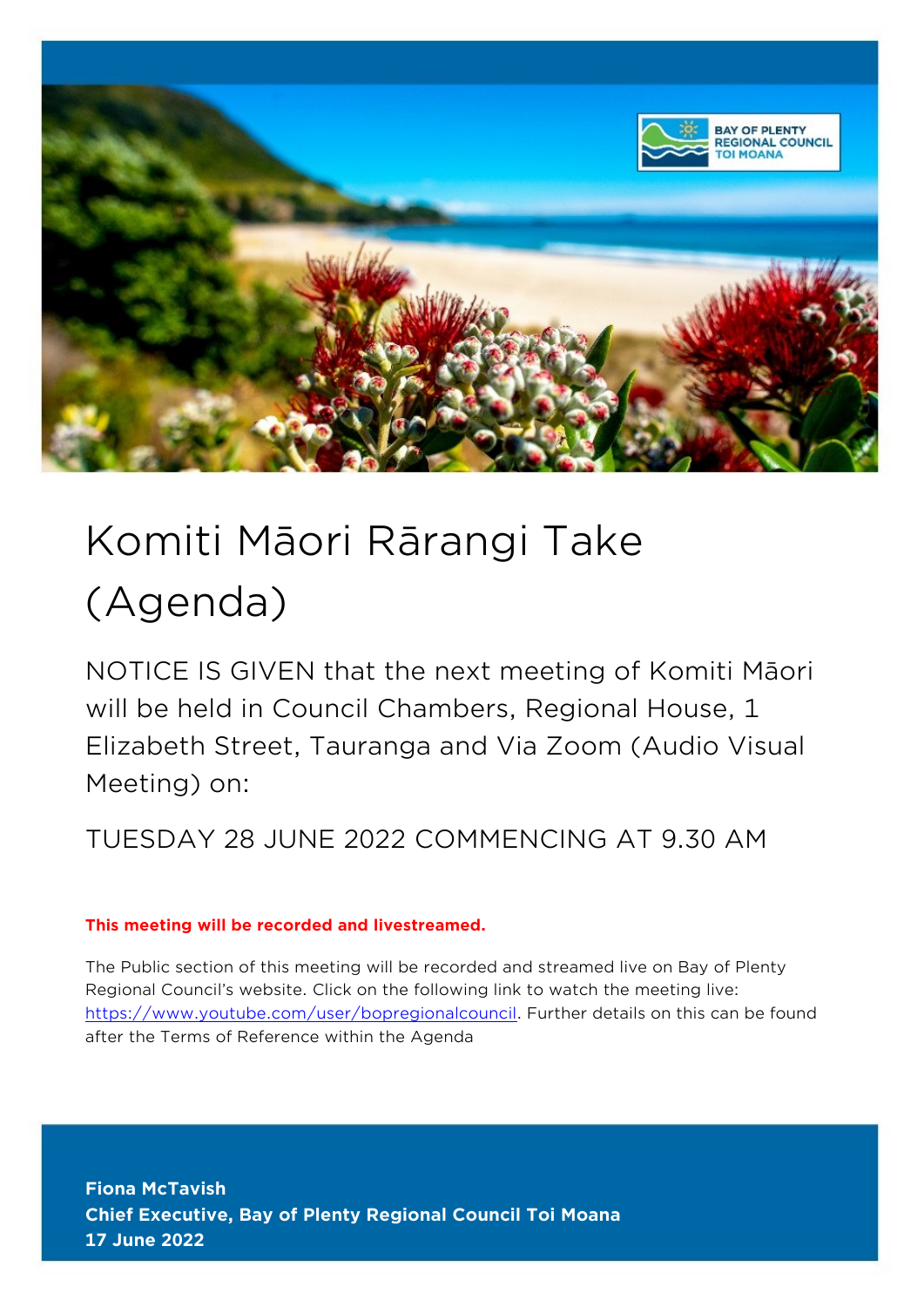# **Komiti Māori**

# **Membership**

| Chairperson                                                                                                                                                                                                |                                                            |
|------------------------------------------------------------------------------------------------------------------------------------------------------------------------------------------------------------|------------------------------------------------------------|
| Notwithstanding the Komiti Māori has<br>an appointed Chairperson, Māori<br>Constituency Councillors may host-<br>Chair committee meetings that are<br>held in the rohe of their respective<br>constituency | Cr Matemoana McDonald                                      |
| <b>Deputy Chairperson</b>                                                                                                                                                                                  | Cr Toi Kai Rākau Iti                                       |
| <b>Members</b>                                                                                                                                                                                             | All Councillors                                            |
| Quorum                                                                                                                                                                                                     | Seven members, consisting of half the number of<br>members |
| <b>Meeting frequency</b>                                                                                                                                                                                   | Two monthly                                                |

## **Purpose**

To provide direction and guidance on Council's obligations to Māori in relation to: growth of authentic partnerships with Tangata Whenua, strategic direction, emerging issues, legal requirements, effective engagement, awareness and understanding.

# **Role**

- First and foremost to provide leadership to Council on enhancing the kaupapa of shared decision-making with Māori across all aspects of Council's work.
- Drive enhancements to Council's responsiveness to Māori (including monitoring and reporting) and to ensure compliance with its obligations to Maori under legislation.
- Facilitate tangata whenua input into community outcomes, Council policy development and implementation work;
- Formally receive iwi/hapū management plans on behalf of Council;
- Identify and provide direction on any relevant emerging issues for the region relating to the principles of the Te Tiriti o Waitangi, legislative obligations to Māori under different statutes and programmes to build the capability of Māori;
- Provide direction on effective Māori engagement and on actions to enhance Māori capacity to contribute to Council's decision-making, including recommendations for Long Term Plan funding to achieve this;
- Make submissions on Māori related matters, in conjunction with other relevant Council committees where appropriate;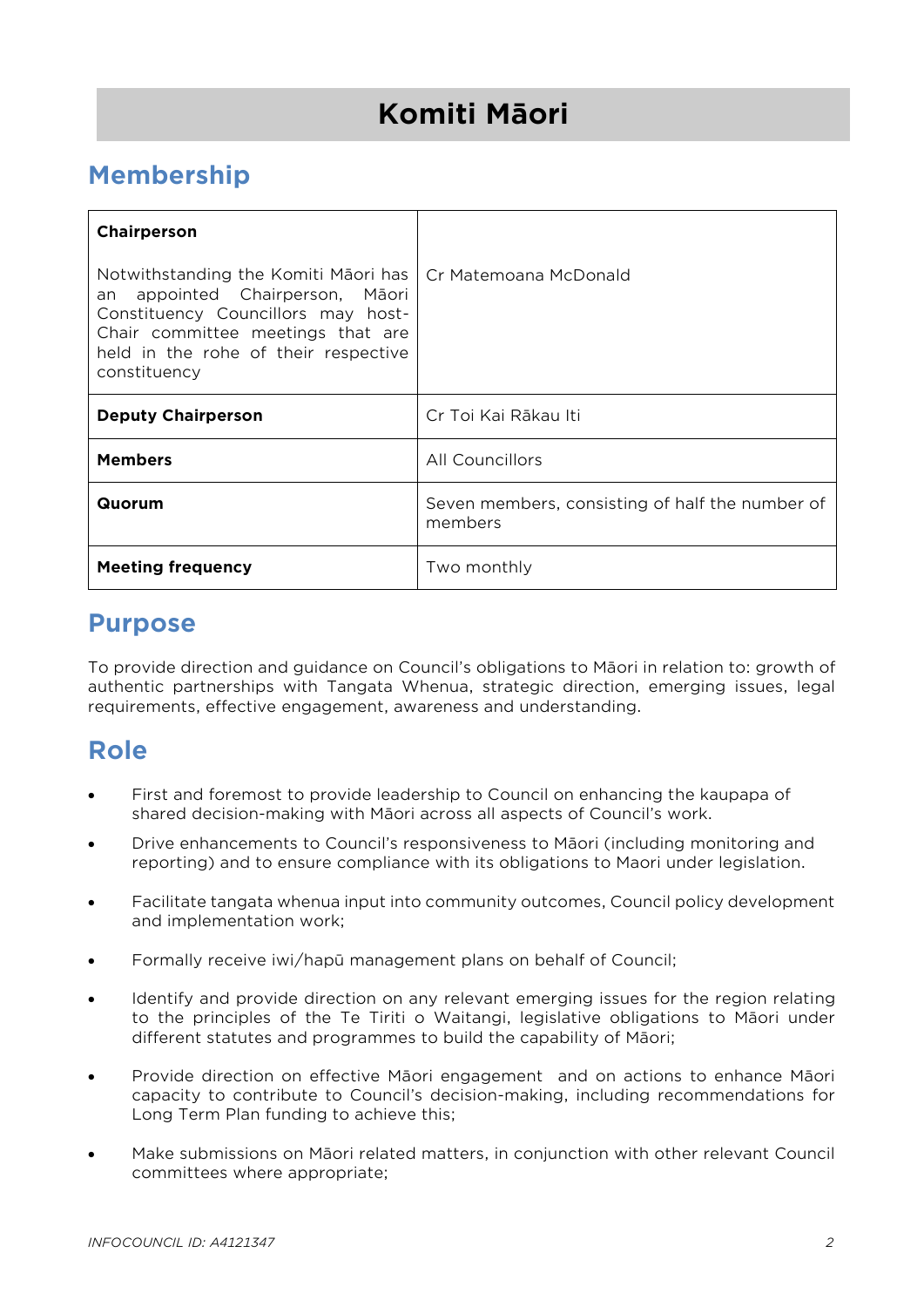- Support and promote co-governance entities;
- Recommend to Council the establishment of advisory groups or other governance mechanisms, to represent sub-region or constituency areas and/or to consider specific issues;
- Recommend to Council, and/or appropriate committees, actions to achieve the committee's purpose and roles.

# **Power to Act**

To make all decisions necessary to achieve the purpose and roles of Komiti Māori.

# **Power to Recommend**

To Council and/or any standing committee as it deems appropriate.

Komiti Māori reports directly to the Regional Council.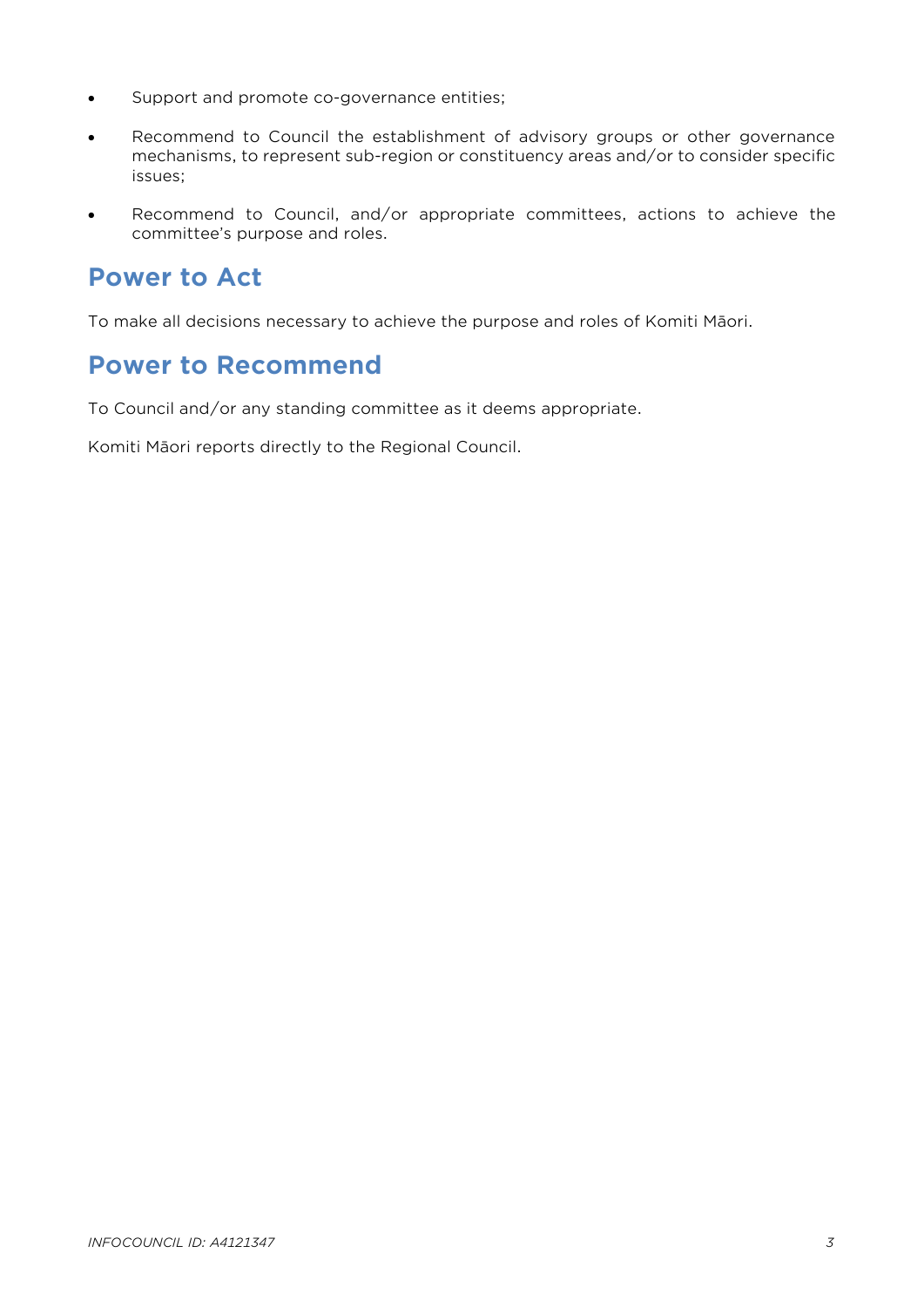# **Recording of Meetings**

Please note the Public section of this meeting is being recorded and streamed live on Bay of Plenty Regional Council's website in accordance with Council's Live Streaming and Recording of Meetings Protocols which can be viewed on Council's website. The recording will be archived and made publicly available on Council's website within two working days after the meeting on www.boprc.govt.nz for a period of three years (or as otherwise agreed to by Council).

All care is taken to maintain your privacy; however, as a visitor in the public gallery or as a participant at the meeting, your presence may be recorded. By remaining in the public gallery, it is understood your consent is given if your image is inadvertently broadcast.

Opinions expressed or statements made by individual persons during a meeting are not the opinions or statements of the Bay of Plenty Regional Council. Council accepts no liability for any opinions or statements made during a meeting.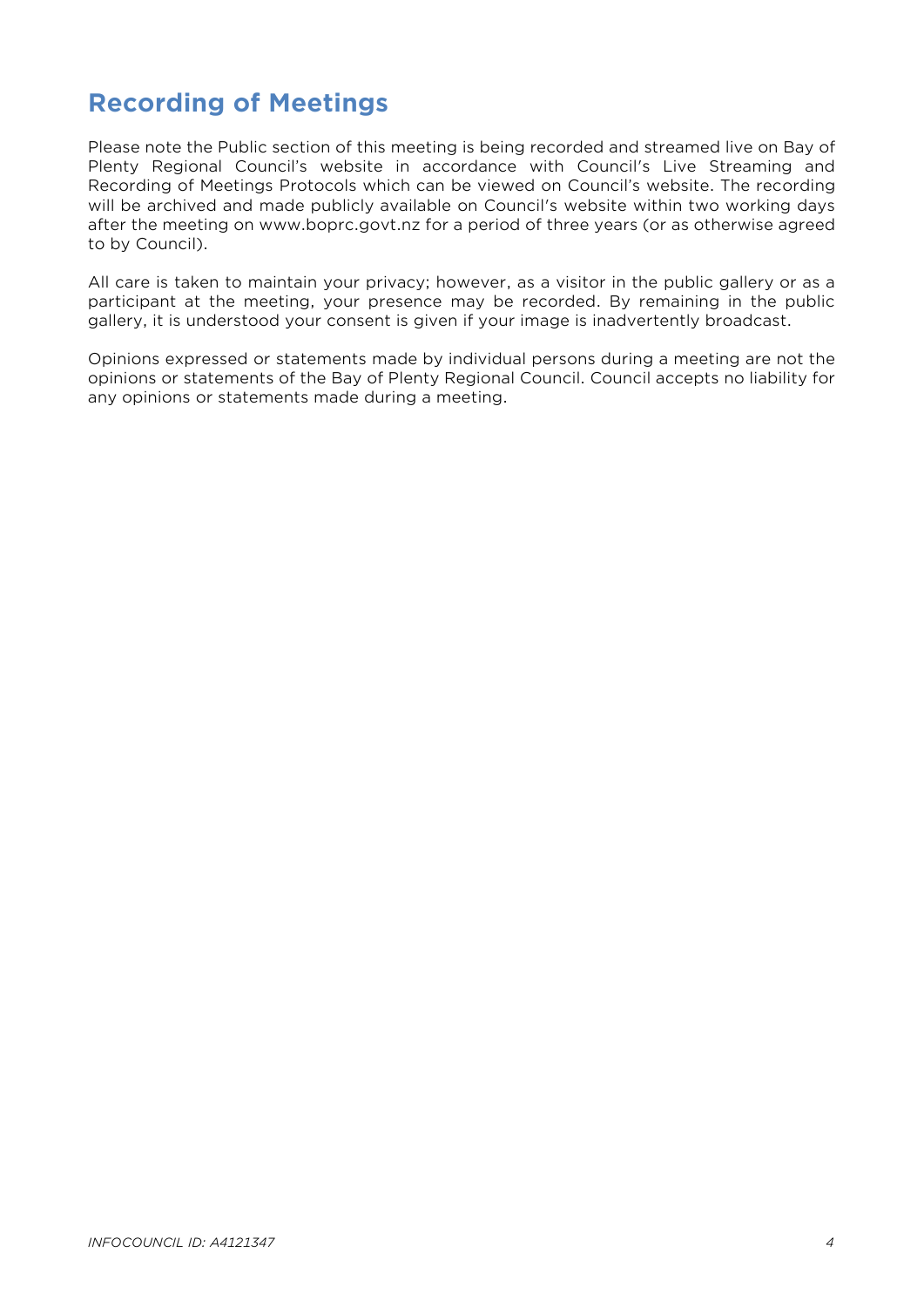# **Bay of Plenty Regional Council - Toi Moana**

# **Governance Commitment**

# **mō te taiao, mō ngā tāngata - our environment and our people go hand-in-hand.**

We provide excellent governance when, individually and collectively, we:

- Trust and respect each other
- Stay strategic and focused
- Are courageous and challenge the status quo in all we do
- Listen to our stakeholders and value their input
- Listen to each other to understand various perspectives
- Act as a team who can challenge, change and add value
- Continually evaluate what we do

**TREAD LIGHTLY, THINK DEEPLY, ACT WISELY, SPEAK KINDLY.**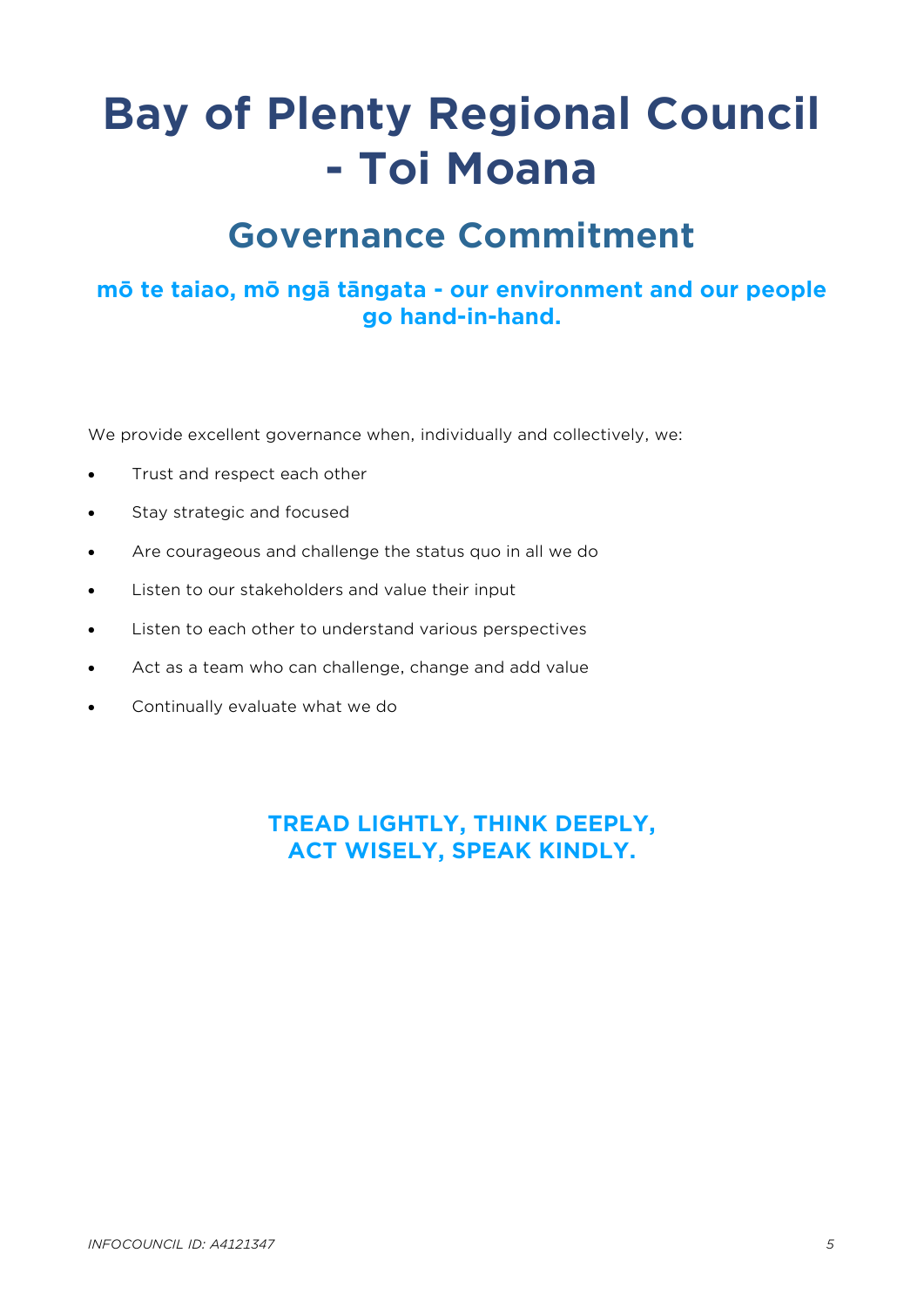**Recommendations in reports are not to be construed as Council policy until adopted by Council.**

# **Agenda Rārangi Take**

- **1. Opening Prayer Karakia Whakatuwhera**
- **2. Apologies Ngā Hōnea**
- **3. Public Forum Wāhanga Tūmatanui**
- **4. Items not on the Agenda Ngā Take Tōmuri**
- **5. Order of Business Raupapa o Ngā Take**
- **6. Declaration of Conflicts of Interest Whakapuakanga o Ngā Take Whai Taha-Rua**
- **7. Minutes Ngā Meneti**

**Minutes to be Confirmed Kia Whakaūngia Ngā Meneti**

#### **7.1 Komiti Māori Minutes - 13 April 2022 [8](#page-7-0)**

# **8. Presentations Whakaaturanga**

Please refer to Agenda item 9.1, Chairperson's Report for background information on guest presenters.

#### **8.1 Environment Aotearoa 2022 and Integration of Mātauranga Māori**

Presented by: James Hudson - Principal, Waiora Systems

#### **8.2 Development of a National Mahinga Kai Toolkit**

Presented by: Ian Ruru and Wolfgang Kanz - Pou Whakarae | Director, Awamoana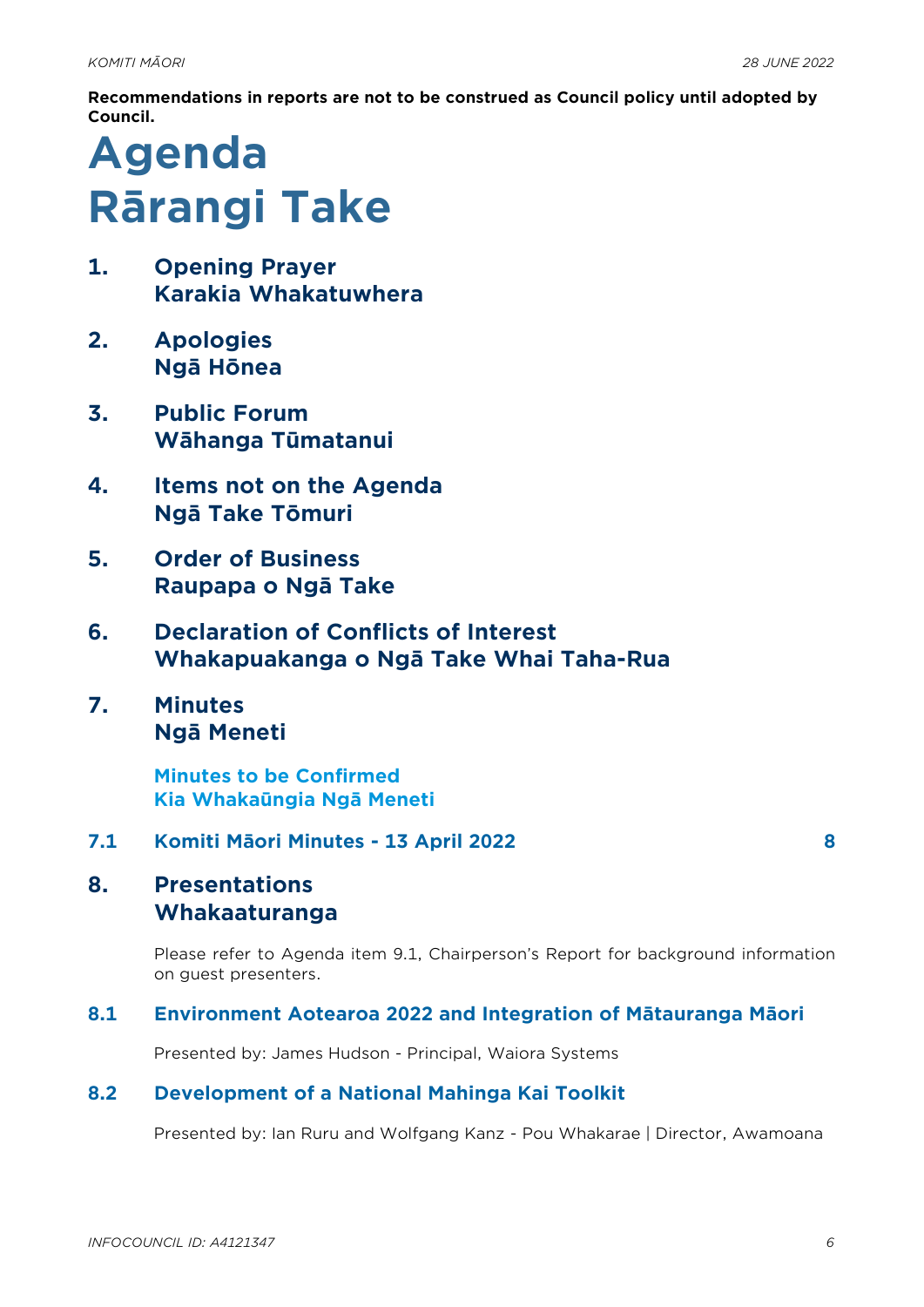#### **8.3 Aroturuki Cultural Monitoring Framework and Guide**

Presented by: Julie Shepherd and Monique Nee Nee - Pou Taiao Ltd

# **9. Reports Ngā Pūrongo**

#### **9.1 Chairperson's Report [20](#page-19-0)**

Supporting Document 1 - Implementing Mahinga Kai as a Māori Freshwater Value

Supporting Document 2 - Aroturuki - Cultural Monitor Training Guide

## **10. Consideration of Items not on the Agenda Ngā Take Tōmuri Hei Whakaaroaro**

**11. Closing Prayer Karakia Kati**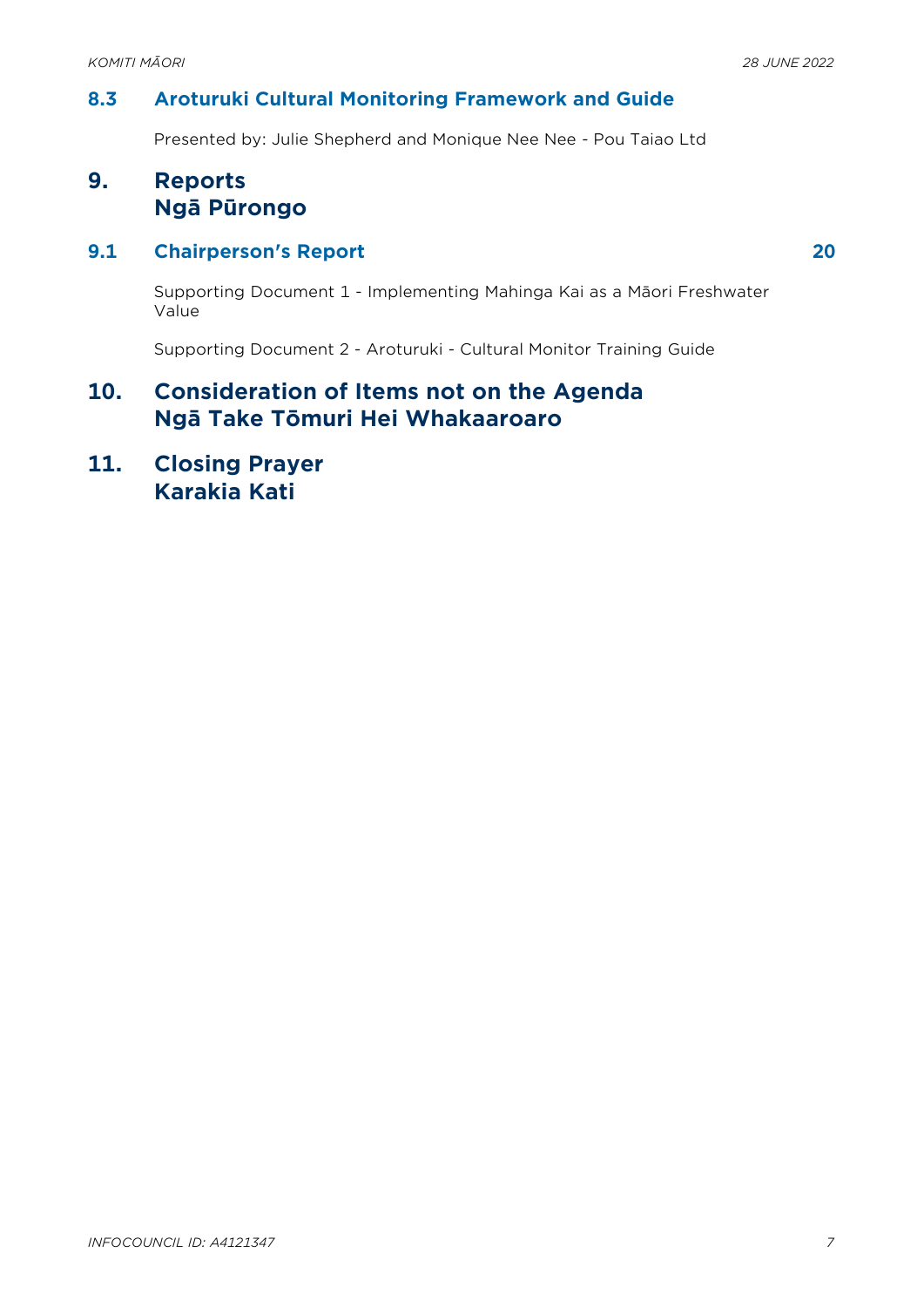# <span id="page-7-0"></span>**Komiti Māori**

# Ngā Meneti Open Minutes

| <b>Commencing:</b>                                         | Wednesday 13 April 2022, 9.30 am                                                                                                                                                                                                                                                                                                                                                                                                                                                                                                           |
|------------------------------------------------------------|--------------------------------------------------------------------------------------------------------------------------------------------------------------------------------------------------------------------------------------------------------------------------------------------------------------------------------------------------------------------------------------------------------------------------------------------------------------------------------------------------------------------------------------------|
| <b>Venue:</b>                                              | Via Zoom (Audio Visual Meeting)                                                                                                                                                                                                                                                                                                                                                                                                                                                                                                            |
| Heamana<br><b>Chairperson:</b>                             | Cr Matemoana McDonald                                                                                                                                                                                                                                                                                                                                                                                                                                                                                                                      |
| Heamana Tuarua<br>Deputy Chairperson: Cr Toi Kai Rākau Iti |                                                                                                                                                                                                                                                                                                                                                                                                                                                                                                                                            |
| Ngā Kopounga<br><b>Members:</b>                            | Cr Norm Bruning<br>Cr Bill Clark<br>Cr Stuart Crosby<br>Cr David Love<br>Cr Jane Nees<br>Cr Paula Thompson<br>Cr Lyall Thurston<br>Cr Andrew von Dadelszen<br>Cr Te Taru White<br>Cr Kevin Winters                                                                                                                                                                                                                                                                                                                                         |
| In Attendance:                                             | Bay of Plenty Regional Council: Kataraina O'Brien (Director,<br>Strategic Engagement), Chris Ingle (General Manager<br>Integrated Catchments), Herewini Simpson (Kaihautu - Te<br>Amorangi Lead), Anaru Vercoe (Pou Whainga - Principal<br>Advisor), Dean Howie (Programme Manager - Regional<br>Economic Development), Toni Briggs (Senior Project<br>Manager), Sharon Pimlott (Project Officer - Māori Policy),<br>Stephen Lamb (Environmental Strategy Manager), Rachel<br>Boyte (Legal Counsel), Stacey Faire (Senior Planner Coastal) |
|                                                            | External: Tina Porou (Poipoia Limited, Kaupapa Māori<br>Environmental Consultant), Annette Sykes, Te Kapunga<br>Dewes (Chief Executive, Whenua Oho/Chair - Ngā Pou a<br>Tāne, National Māori Forestry Association), Te Horipo<br>Karaitiana (Executive Trustee, Toi Kai Rawa), Kylie Smallman<br>(Operations Manager, Toi Kai Rawa), Te Rangihuia Hata<br>(Annette Sykes & Co Ltd), Anne Carter (Te Raa Consulting)                                                                                                                        |
| Ngā Hōnea<br><b>Apologies:</b>                             | Chairman Doug Leeder<br>Cr Stacey Rose<br>Cr Paula Thompson (late arrival)                                                                                                                                                                                                                                                                                                                                                                                                                                                                 |
|                                                            | DRAFT MINUTES YET TO BE CONFIRMED<br>8                                                                                                                                                                                                                                                                                                                                                                                                                                                                                                     |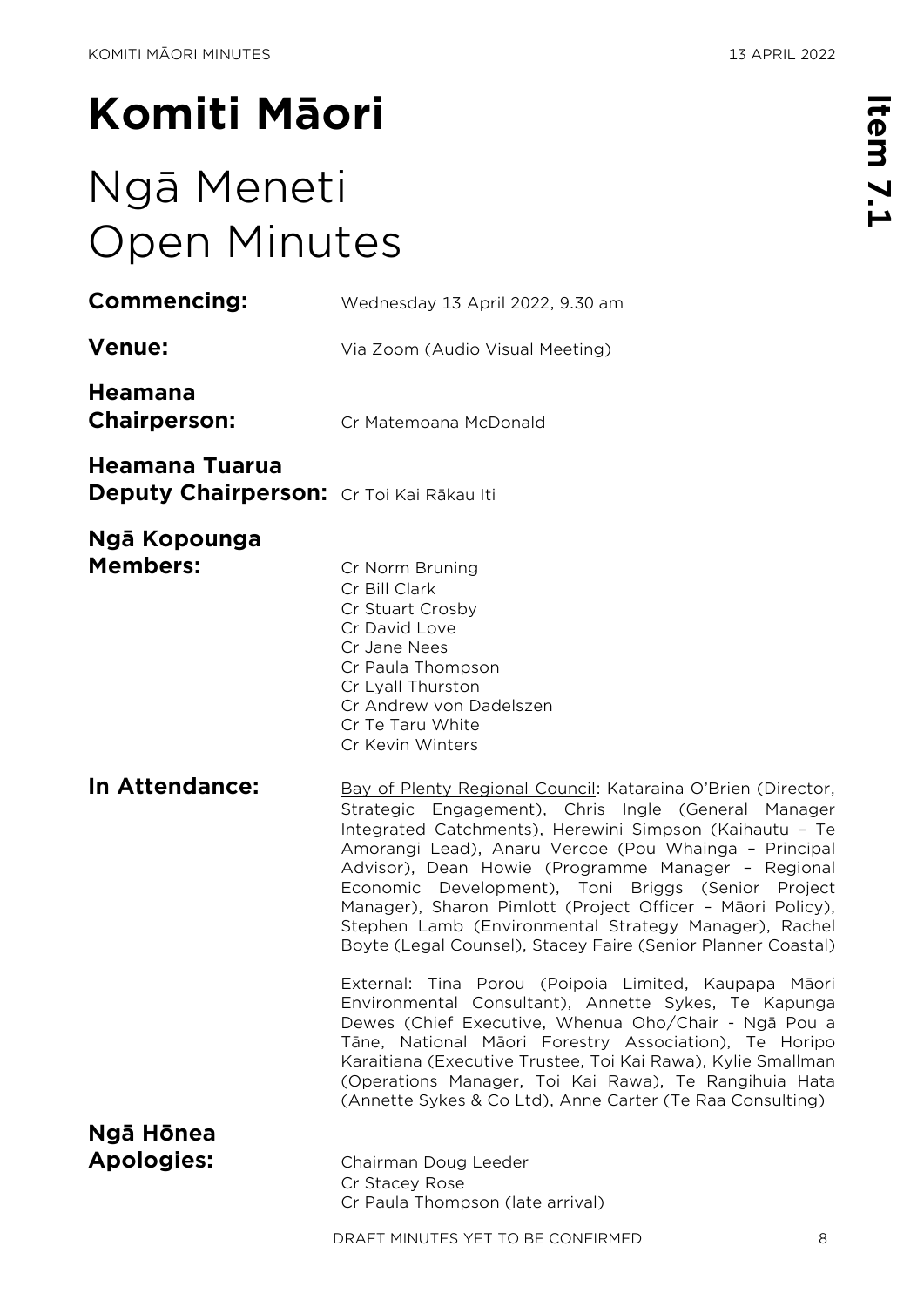# **1. Opening Prayer Karakia Whakatuwhera**

A karakia was provided by Cr Toi Kai Rākau Iti.

# **Declaration of Public Recording**

The Chair advised that the public section of the meeting was being recorded and would be made available on the Bay of Plenty Regional Council website and archived for a period of three years.

Recording of the Meeting: [Komiti Maori Meeting -](https://www.youtube.com/watch?v=5_nhYwySpwA&t=3296s) YouTube

## **2. Apologies Ngā Hōnea**

#### **Resolved**

**That the Komiti Māori:**

**1 Accepts the apologies from Chairman Doug Leeder for absence, Cr Stacey Rose for absence and Cr Paula Thompson for late arrival tendered at the meeting.**

> **McDonald/Iti CARRIED**

# **3. Declaration of Conflicts of Interest Whakapuakanga o Ngā Take Whai Taha-Rua**

None declared.

**4. Minutes Ngā Meneti**

> **Minutes to be Confirmed Kia Whakaūngia Ngā Meneti**

#### **4.1 Komiti Māori Minutes - 22 February 2022**

#### **Matters Arising**

In relation to Minute Item 7.2, Chairperson's report, the Chair noted that the followup action for a presentation to be provided by Tina Porou was an item on the agenda for this meeting.

#### **Resolved**

#### **That the Komiti Māori:**

**1 Confirms the Komiti Māori Minutes - 22 February 2022 as a true and correct record.**

> **McDonald/White CARRIED**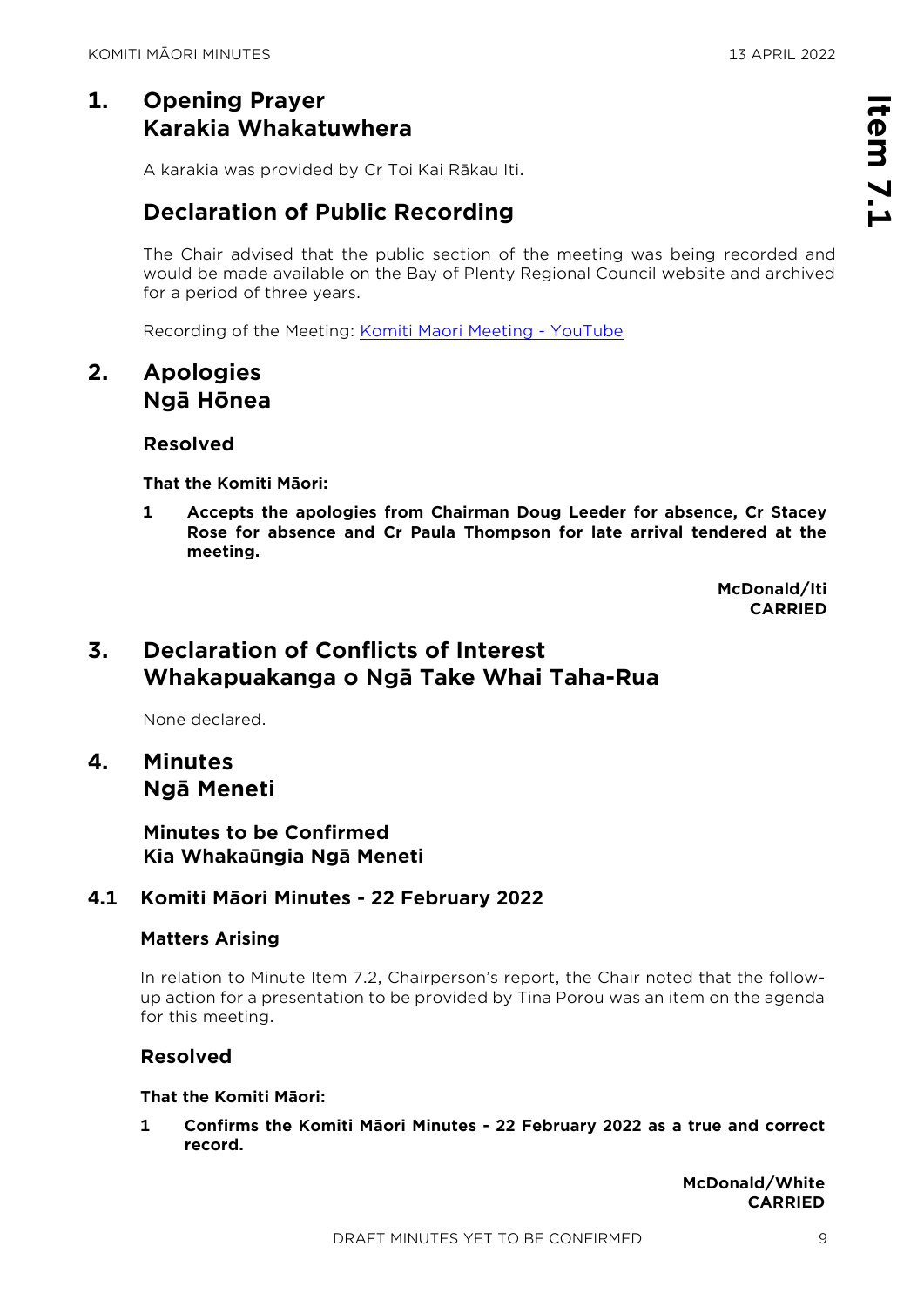# **5. Presentations Whakaaturanga**

#### **5.1 Te Mana o Te Wai and Changes for Decision Makers**

*Presentation - Te Mana o Te Wai - A framework for Three Waters: Objective ID A4064673* 

#### Presented by: Tina Porou (Poipoia Limited, Kaupapa Māori Environmental Consultant)

Tina Porou provided an overview on the implementation of Te Mana o te Wai (TMoTW) and its application across freshwater management systems from a Māori planning perspective.

#### **Key Points:**

- The current National Policy Statement for Freshwater Management (NPSFM) was far reaching in providing opportunities for hapū/whānau to participate.
- NPSFM's definition for TMoTW was being used for Three Waters with some slight amendments in how it was defined and TMoTW's overarching principles and values were expected to be used in all freshwater management decision-making.
- There was no limitation in how tangata whenua wished to participate, which would be a substantial transition for local authorities.
- TMoTW hierarchy of obligations provided another level of transformation, placing the first obligation to the health and wellbeing of water bodies over essential needs of people, and social, economic and cultural needs.
- The application of TMoTW principles (Mana whakahaere, kaitiakitanga, manaakitanga, governance, stewardship, care and respect) were crucial to upholding the integrity of TMoTW.
- Mana whenua wished to participate at all levels of freshwater management.
- Preliminary phases of the National Objectives Framework process for mana whenua to define what TMoTW was for them was taking place across the country.
- Outlined the composition of Three Waters entities comprising 50/50 mana whenua representatives and how they must give effect to TMoTW.

9:52 am – Cr Thompson **joined** the meeting.

- Approximately 7,000 practitioners was a conservative estimate of the number of Iwi/hapū practitioners required over the next 10 years to support the current system
- Work taking place to support Iwi/hapū/whānau and councils to implement TMoTW included:
	- o Government TMoTW funding to provide training for Iwi/hapū kaitiaki practitioners in place.
	- o An audit process for Iwi, hapū and councils to review their infrastructure to ensure they were Treaty and TMoTW compliant.
	- o Te Oranga o te Taiao, the new framework for resource management reform, would assist councils to ensure they were ready and had a work plan to fill gaps that may not occur.
	- o Training and planning tools would be available for mana whenua, council staff, applicants and decision-makers to utilise.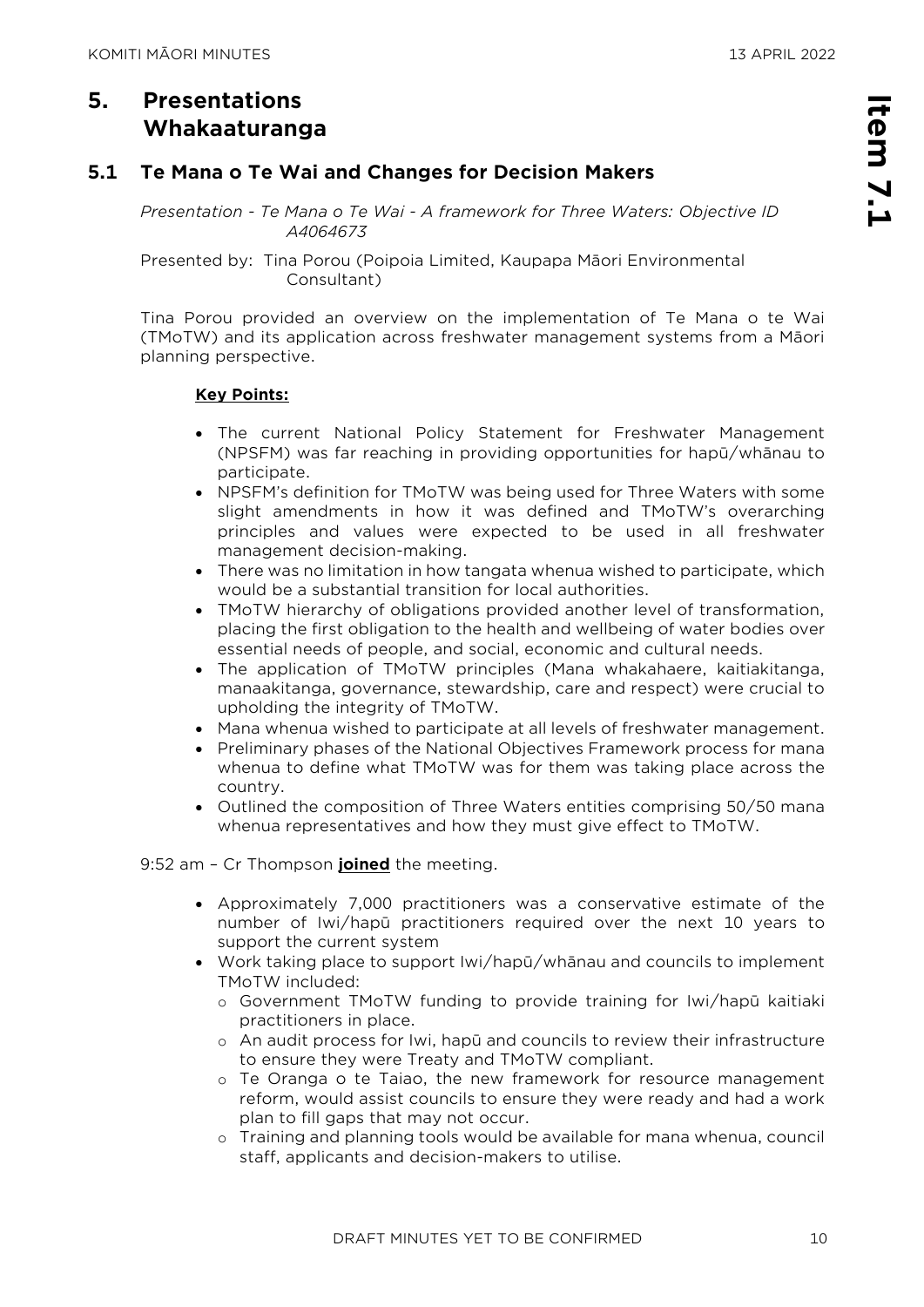o A land and water pilot project would focus on Iwi/hapū FMUs in applying NOF and setting limits.

#### **In Response to Questions:**

- Co-governance models were a Crown construct and not the ultimate goal for iwi/hapū, but were a stepping stone towards decision-making and having control over their whenua and wai.
- TMoTW provided a framework for commercial users to operate within limits in a way that would look after the wai, be more sustainable and provide for inter-generational growth.
- Māori land corporations and trusts were seeking certainty and clear limits to operate which may require change and innovative solutions to work.
- Current funding for tangata whenua to engage in resource management reforms was disproportionate and needed to be equitable.
- Uncontestable and direct funding was needed from the government and rates in order to create efficiencies and effectiveness across the systems.
- Substantial transformation and cultural shift towards placing Iwi as partners would be critical to successful systems.
- Mechanisms for Iwi leaders and Iwi/hapū/whānau in dealing with the complexities of the resource management reforms was mixed and evolving, noting that post-government settlement entities did not necessarily have the infrastructure to support and provide solutions.
- Flexibility was needed to enable hapū/whānau to create the space to strategize and determine their own representations on issues.

#### **Key Points - Members:**

- TMoTW hierarchy of obligations would require a reverse in thinking for water users.
- Acknowledged the need to plan and assist building capability for Iwi/hapū/whānau to engage and strategize.
- Commended the presentation which had provided clarity on the TMoTW model, and challenges and issues for iwi/hapū.
- Requested future updates from Tina on how matters were progressing.

#### **5.2 Perspectives on Mana Whakahaere**

*Presentation - Mana Whakahaere: Objective ID A4077158* 

Presented by: Annette Sykes on behalf of Te Tai Kaha Māori Collective

Annette Sykes presented on behalf of Te Tai Kaha Māori Collective, a group established to bring together Māori perspectives from the New Zealand Māori Council and Federation of Māori Authorities, who had a large interest in Māori landowner matters and issues for hapū/groups that had not reached Te Tiriti settlements with the Crown.

#### **Key Points:**

• TMoTW was a conceptual framework to ensure the qualitative and consumptive use of water, which utilised tikanga through the primary principles of mana whakahaere, kaitiakitanga, manaakitanga, governance, stewardship, care and respect.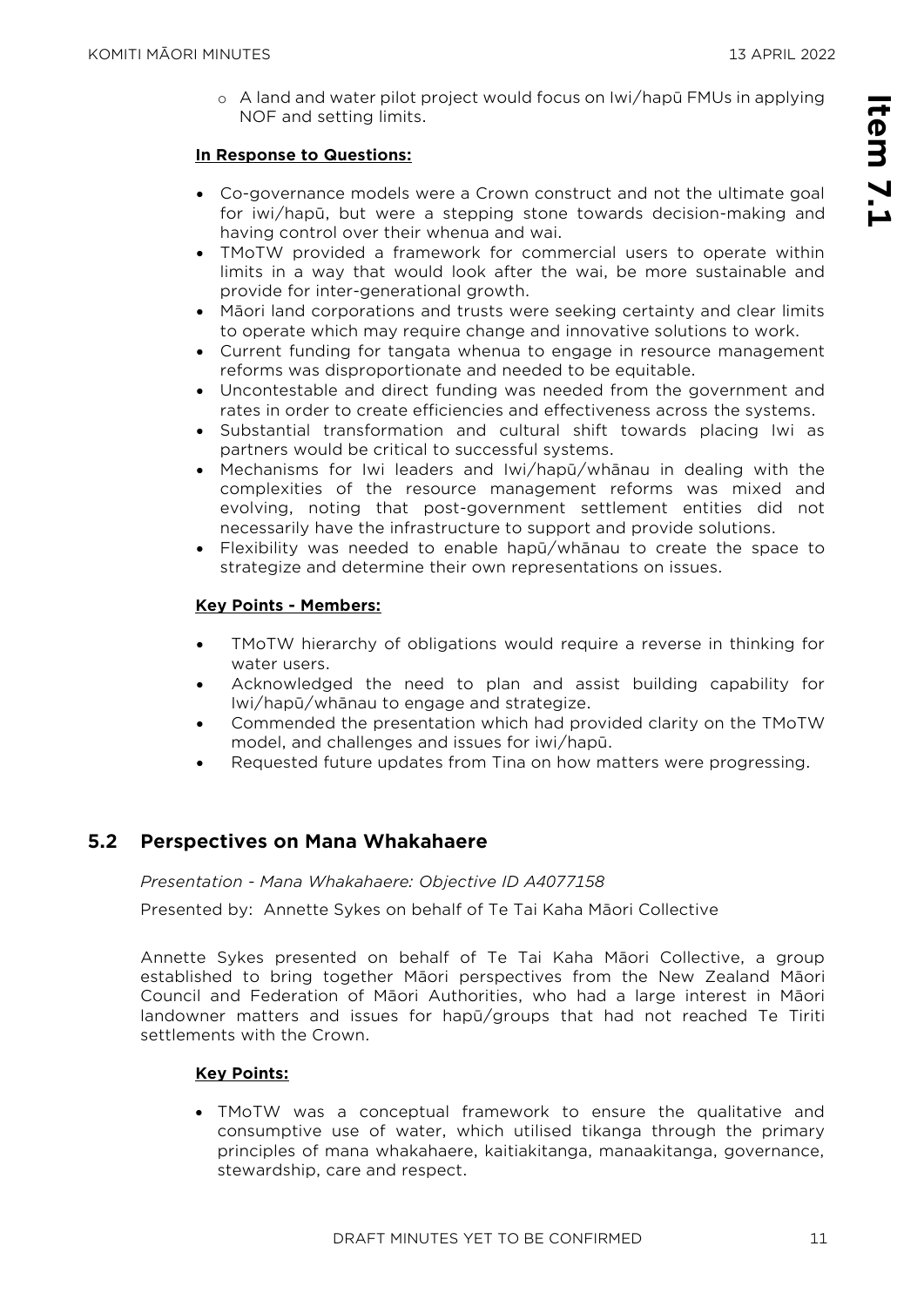- TMoTW principles were universal to ensure the availability of healthy and sustainable water for future generations.
- Emphasized the importance of the NPSFM definition for mana whakahaere and its understanding as the primary guidance for councils and tangata whenua.
- Te Tiriti o Waitangi defined primary rights holders (mana whenua) as hapū, which implied this as being those who possessed ahi kā, i.e. Māori landowners, hapū, marae, iwi, post-settlement government entities and hapori.
- Developing and taking account of mana whakahaere was a Te Tiriti o Waitangi obligation for Treaty partners, which Iwi/hapū needed to adapt and organise how they provide for democratic and participatory decisionmaking.
- The legal principle of mana motuhake entitled Māori to identify who represented them on positions of interest, which there was a lack of attention and investment.
- Engagement using the right processes, tikanga and providing ample time for Iwi/hapū to form coalitions would provide for enduring outcomes.
- Agreed that Councils did not have sufficient funding to implement TMoTW and that Central Government funding should be provided rather than imposing costs onto ratepayers.
- Mana whakahaere comprised a spectrum of arrangements that needed flexibility, innovative solutions, needed to be functional, accountable and have alternative dispute resolution processes in place.
- Governance for TMoTW meant prioritising the first right to the mauri of wai, embedding co-management and partnerships, respecting multiple and overlapping interests, listening to tangata whenua in what mana whakahaere means to them, providing flexibility, innovation and resourcing, and building cultural capacity.
- The intersection between resource management reforms, climate change adaptation and TMoTW needed consideration to prevent duplication.
- Noted the obligation to mana atua (values and principles) to guide human relationships (mana whakahaere and mana tangata) to ensure the primary obligation of the wellbeing and mauri of the mana whenua (Papatuānuku and taiao).
- Recommended for further reading the reports of Professor Jacinta Ruru, Professor Andrew Geddis and Dr Richard Meade that were available at [www.foma.org.nz.](http://www.foma.org.nz/)

#### **In Response to Questions:**

- Regarding democracy and its consistency with tikanga, the process of selection of mana whenua representatives was for mana whenua to determine however, noted that decision-making around this should have time limits to ensure the needs of whānau/hapū members were met.
- Sought the support of councils to provide the resources to help facilitate the process for mana whenua.
- Agreed that representation on co-governance and co-management forums should be broad and at place (local).

#### **Key Points - Members:**

- Acknowledged the loss and passing of the late Moana Jackson and his substantial contribution and leadership to constitutional and indigenous issues.
- Noted the constitutional change that was in front of Aotearoa New Zealand and the opportunities it presented.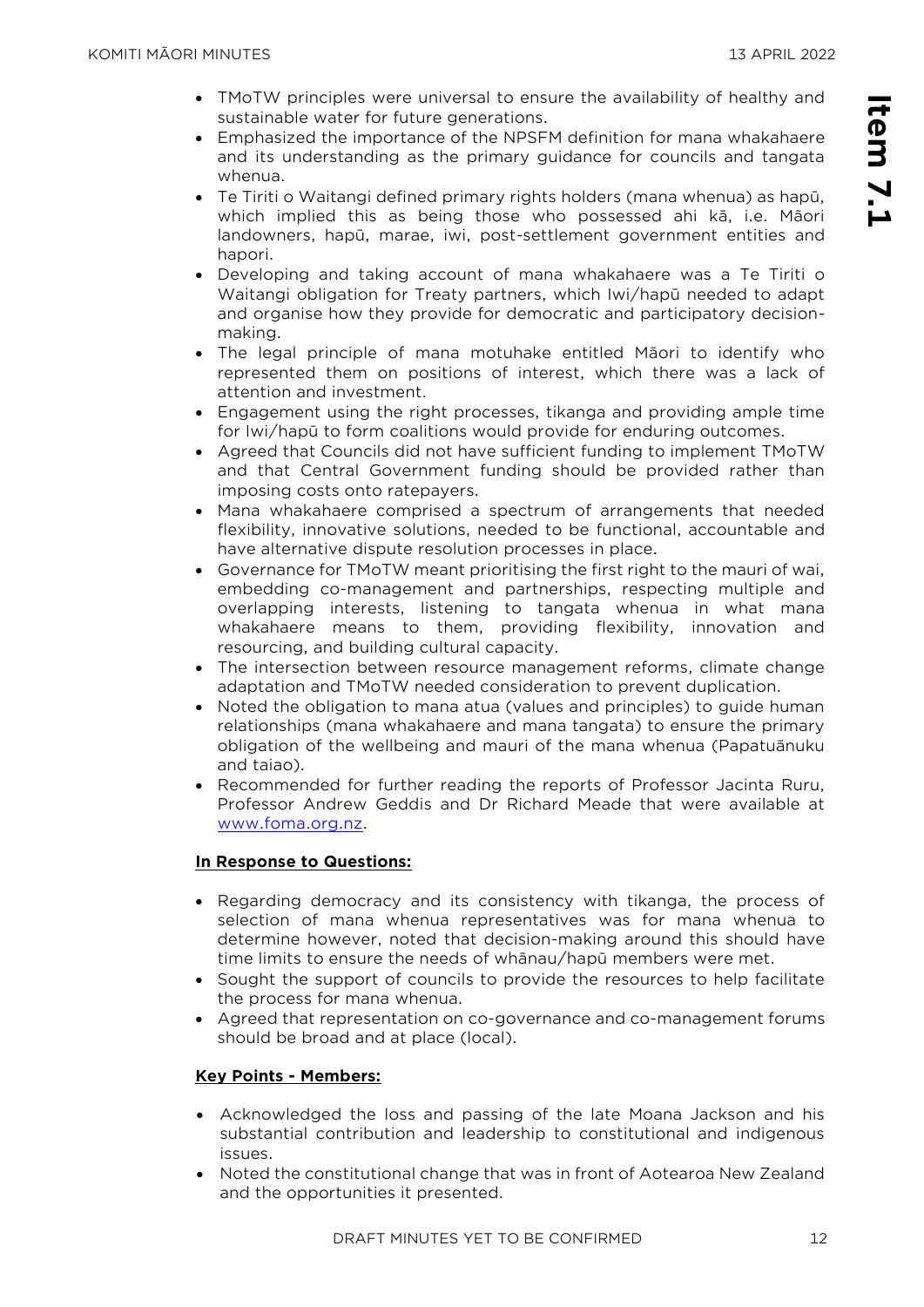- Commended the presentations from Annette Sykes and Tina Porou, which were paving the way for Māoridom.
- 11.20 am the meeting **adjourned**.
- 11.20 am Cr Clark, Cr Iti and Cr Crosby **withdrew** from the meeting.
- 11.30 am the meeting **reconvened**.

#### **5.3 Impacts of proposed changes to the Emissions Trading Scheme – A Māori perspective**

*Presentation - Emissions Trading Scheme - A Maori Perspective: Objective ID A4078533* 

Presented by: Te Kapunga Dewes - Chief Executive, Whenua Oho

#### **Key Points:**

- Whenua Oho (Māori landowner advisory and advocacy service) and the newly established organisation Ngā Pou a Tāne (National Māori Forestry Association) were assisting and empowering Māori landowners to awaken their land through forestry and have a voice across the spectrum of social, economic and environmental issues.
- 11.35 am Cr Crosby **entered** the meeting.
	- Māori landowners wanted exotics in the "permanent forest" category as a sustainable development opportunity which the Emissions Trading Scheme proposed to remove.
	- Exotics aligned with Māori values and landholdings, were a financially enabling activity and provided a pathway to indigenous forests.
	- The Emissions Trading Scheme (ETS) was a blunt instrument and artificial construct that was designed to influence behaviour.
	- The ETS had a tenuous correlation with international accounting, national adaptation and climate change and there was a misconception of it being "the methodology" to constrain and provide for the removal of carbon emissions.

11.40 am – Cr Iti 11.35 am **entered** the meeting.

- Afforestation aligned with the underlying values for Māori and was better than pastoral use from an environmental perspective.
- Māori land characteristics lent itself to afforestation and would uplift and realise economic benefit for underutilised Māori land.
- Legislative constraints and loss of financial compensation were imposed on pre-1990 indigenous forests, of which Māori were the second largest owners.
- Outlined the financial and capability hurdles for Māori land trusts and the financial opportunities that would be lost from excluding exotics from the ETS permanent category.
- Approximately 80,000-160,000 hectares of Māori land that would be impacted by the ETS was predominantly located in the Waiariki, Te Tairawhiti and Te Tai Tokerau electorates.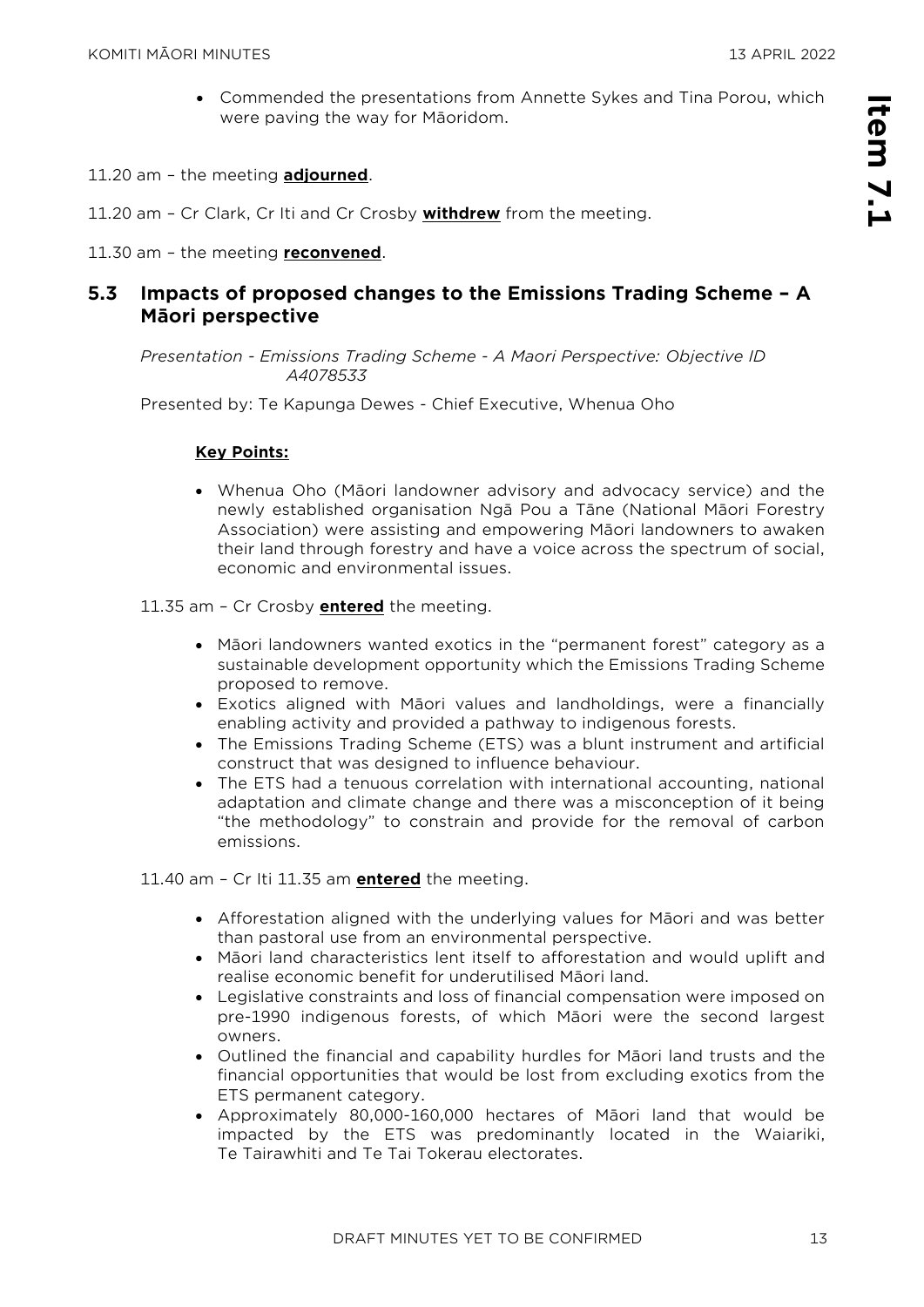• Despite statements made by the Minister for Forestry, research and guidelines were available on the Ministry for Primary Industries' website that supported the transition of exotics into native.

#### 11.50 am – Cr Clark **entered** the meeting.

- 77 percent of Whenua Oho's clients were interested in growing exotic pine for managed transition to native as an achievable pathway.
- A number of Māori landowners were unaware of the opportunities that were about to be taken away from them given the proposed ETS timeframes.
- Taking exotics out of the permanent category only met the needs of wellfunded and organised farming lobby groups.
- Bay of Plenty Regional Council had a significant constituency that would be impacted by the ETS and considered it was Council's responsibility to reflect this position in their submission to the Minister.

#### **In Response to Questions:**

- The primary aim was to advocate growing exotic pine on marginal remote land. While native biomass was more preferrable on steeper slopes than pine, forestry was better than pasture from an environmental perspective.
- Economically, the net present value of exotic afforestation (\$50K/hectare) outstripped beef and lamb (\$4,500/hectare) and also provided better return than dairy (\$30-35K/hectare).
- There was good research and evidence that exotic pine was a good nursery crop for indigenous forests and had a better sequestration rate than manuka and kanuka.
- Leasing land that was classified 6-8 had minimal return (\$100-\$200/hectare per annum) and financial lending options for Māori owned land remained unresolved.
- Under the ETS, the permanent forestry category required 30 percent canopy cover and allowed selective logging and transition if the landowner chose. There were no changes to rotational forestry under the regulation.
- Forestry logging slash was a detrimental impact to the environment that was unacceptable and which the industry needed to manage responsibly.
- The Climate Change Commission's target to plant 300,000 hectares by 2035 would not happen if exotics were removed from the permanent category.

#### **Key Points - Members:**

- Considered exotic pine biomass settings on steep slopes on above land use classification 6 were untenable – land slippage impacts.
- Thanked Mr Dewes for his valuable insights and would consider the issues raised in Council's submission to the Minister.

#### **Items for Staff Follow Up:**

• Provide Councillors a copy of Council's submission to the Minister on the ETS.

# **6. Reports Ngā Pūrongo**

**Information Only Hei Pānui Anake**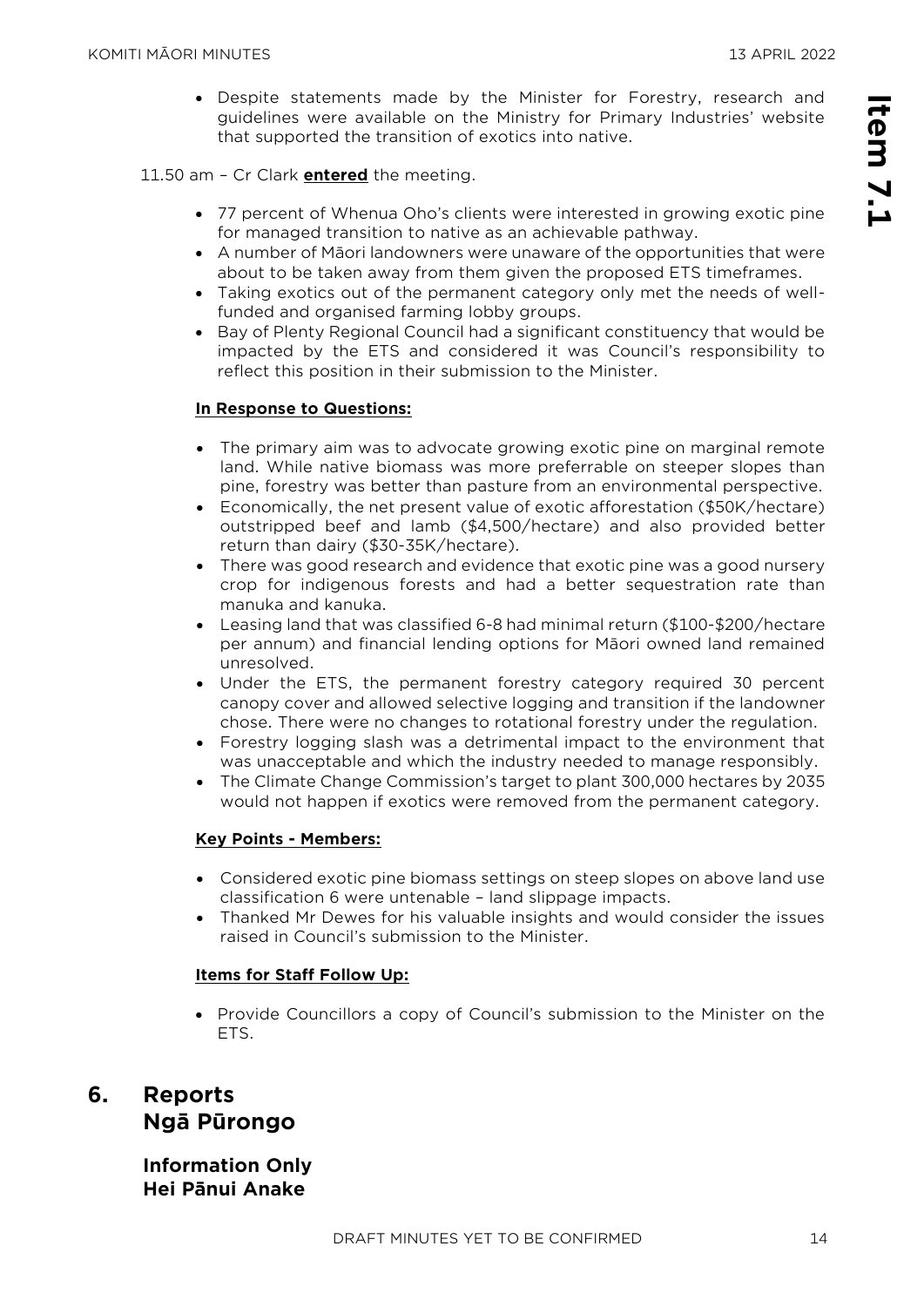**Item 7.1**

tem 7.1

*Presentation - Toi Kai Rawa Trust Update: Objective ID A4074071* 

Presented by: Te Horipo Karaitiana, Executive Trustee and Kylie Smallman, Operations Manager/Acting Chief Executive, Toi Kai Rawa

Te Horipo Karaitiana and Kylie Smallman provided a presentation on key highlights and progress to date on Toi Kai Rawa's (TKR) Pakihi Ora, Tangata Ora and Whenua Ora workstreams.

#### **Key Points:**

- TKR's primary role was to use a Mātauranga Māori framework to design solutions into the gaps.
- The team had expanded to 10 staff members who were working on various projects across the region.
- 80 percent of the 36 projects in 2021/2022 were complete.
- Pakihi Ora workstream:
	- o Progress was underway on connecting Māori business networks in the region;
	- o Social procurement a report had been completed by Māori economist Dr Jay Whitehead, which estimated \$126 million of revenue was required to support the transformation of Māori whānau in the region.
- Tangata Ora workstream:
	- o Hihiko Te Arawa Auaha lead project would establish 12 innovation hubs within schools by June 2022.
	- o Schools would design their own innovation plan based on their needs. TKR would engage with STEAM and digital tech providers to ensure the innovation hubs were of value and fit for purpose.
	- o Covid-19 had been disruptive, however a mixed model with online delivery was in place to continue to deploy the project.
	- o Lee Timutimu had established Te Matarau (Māori Tech Association) with approximately 100 entrepreneurs already engaged.
	- o Ministry of Education had contracted TKR to provide six Tech Innovation Summits (Ko Māui Hangarau) for senior Māori secondary school students.
	- o The Spark Foundation had offered to fund Māori tech scholarships and TKR were designing the scholarship programme.
- Whenua Ora:
	- o Kererua Savage from GHA Consultants had been engaged to provide gap analysis to support integrated whenua development plans.
	- o TKR would be working with the Federation of Māori Authorities to facilitate a Whenua Māori Innovation Summit for whenua Māori collectives in the region. The Summit would showcase innovation within the region, Aotearoa and global.
	- o STEAM discovery tours were integrated with this workstream and showcased opportunities for rangatahi in the dairy value chain (Miraka), kiwifruit (Ngāi Tukairangi) and geothermal industry (Kawerau).
	- o An internship and mentoring programme for Māori undergraduates had been established across the Kiwifruit industry value chain (i.e. Zespri, Te Awanui Huka Pak, Plant & Food Research). Next step was to extend this further into other industry value chains.
	- o TKR in partnership with Ngā Pōtiki and Te Awanui Huka Pak were keen to develop one of the world's first Indigenous Innovation Parks, noting the benefits and increasing activity within Māori collectives to support it.
- Next Steps: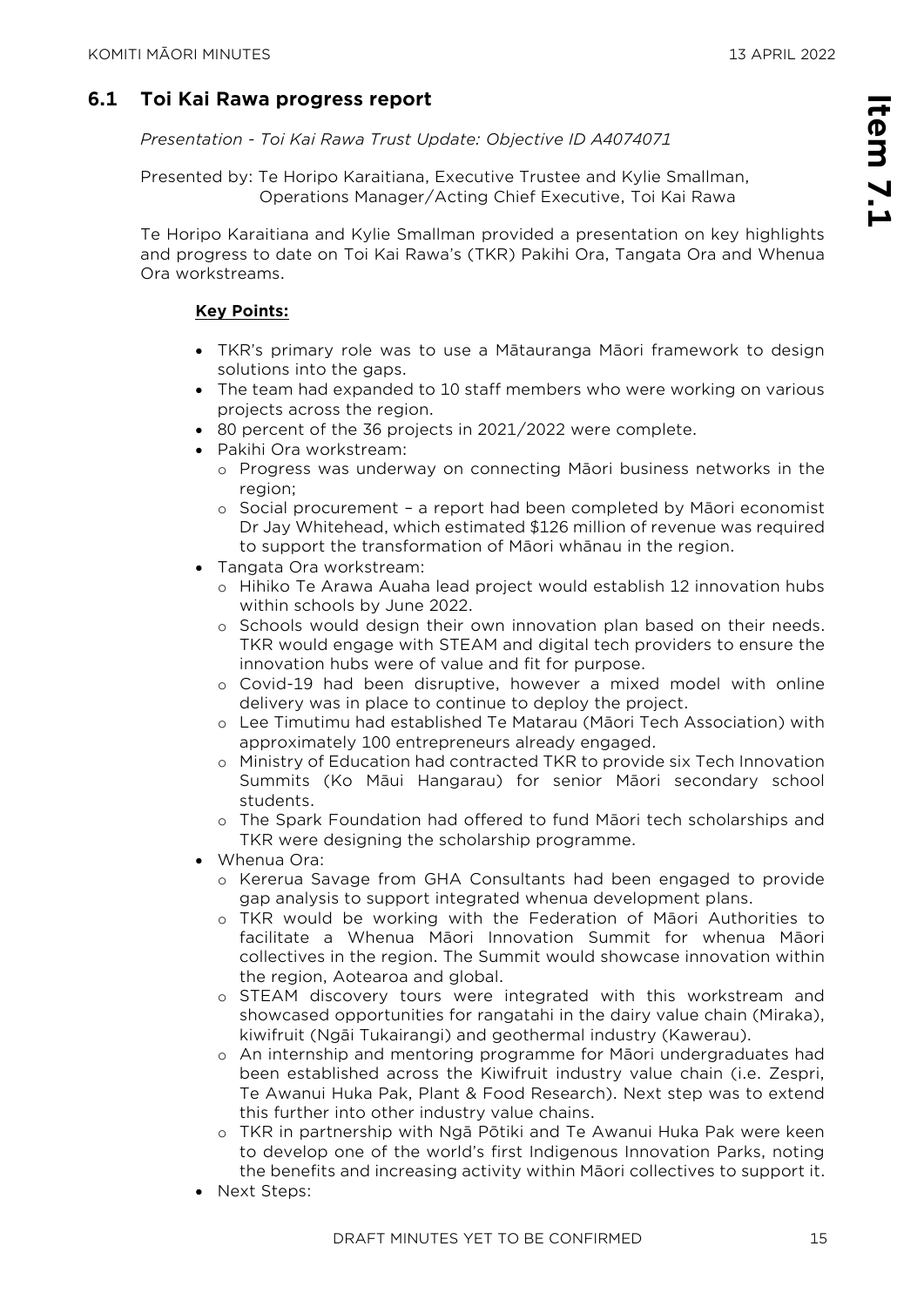**Item 7.1**

tem 7.1

- o Pakihi Ora workstream:
	- Continue to mobilise the Māori business eco-system.
	- Progress advocacy on social procurement demand and supply. TKR were currently in discussions with Tauranga City Council and the Western Bay of Plenty District Council to secure Memorandums of Understanding.
- o Tangata Ora workstream:
	- Deployment of 21 school innovation hubs by the end of Year 2.
- o Whenua Ora workstream:
	- **Development of a strategic report for Whenua Māori solutions lab.**
	- Planning for a Whenua Māori Innovation Summit.

#### **In Response to Questions:**

- TKR's affiliation with the Tauranga Māori Business Network had provided understanding and learnings of what works for other sub-regional Māori business networks.
- TKR were starting to mobilise the Rotorua Māori Business Network and facilitate building leadership for the network.

12.49 pm – Cr Iti **entered** the meeting.

- TKR had progressed its alignment with other Economic Development Agencies (EDAs) and were now co-locating and hardwired in with Priority One and deepening strategic relationships with EDAs across their board networks.
- A report providing a regional overview and breakdown of TKR workstreams had been completed and was now in the final stages of review. Following the report's release, TKR would be available to present to Komiti Māori.

#### **Key Points - Members:**

- Thanked TKR for their presentation and applauded the progress made.
- Wished to see a six monthly dashboard that provided a breakdown with visual benchmarking of how projects were developing and tracking across the various economic development workstreams.

#### **In Response to Questions:**

• TKR's intent was to provide period reporting following the release of their initial annual report. TKR would be available to workshop and/or take a deeper dive into any operating areas that TKR work within.

#### **Resolved**

#### **That the Komiti Māori:**

**1 Receives the report, Toi Kai Rawa progress report.**

**McDonald/Winters CARRIED**

#### **Decisions Required Ngā Whakatau e Hiahiatia Ana**

#### **6.2 Approval of Partnerships with Māori Action Plan**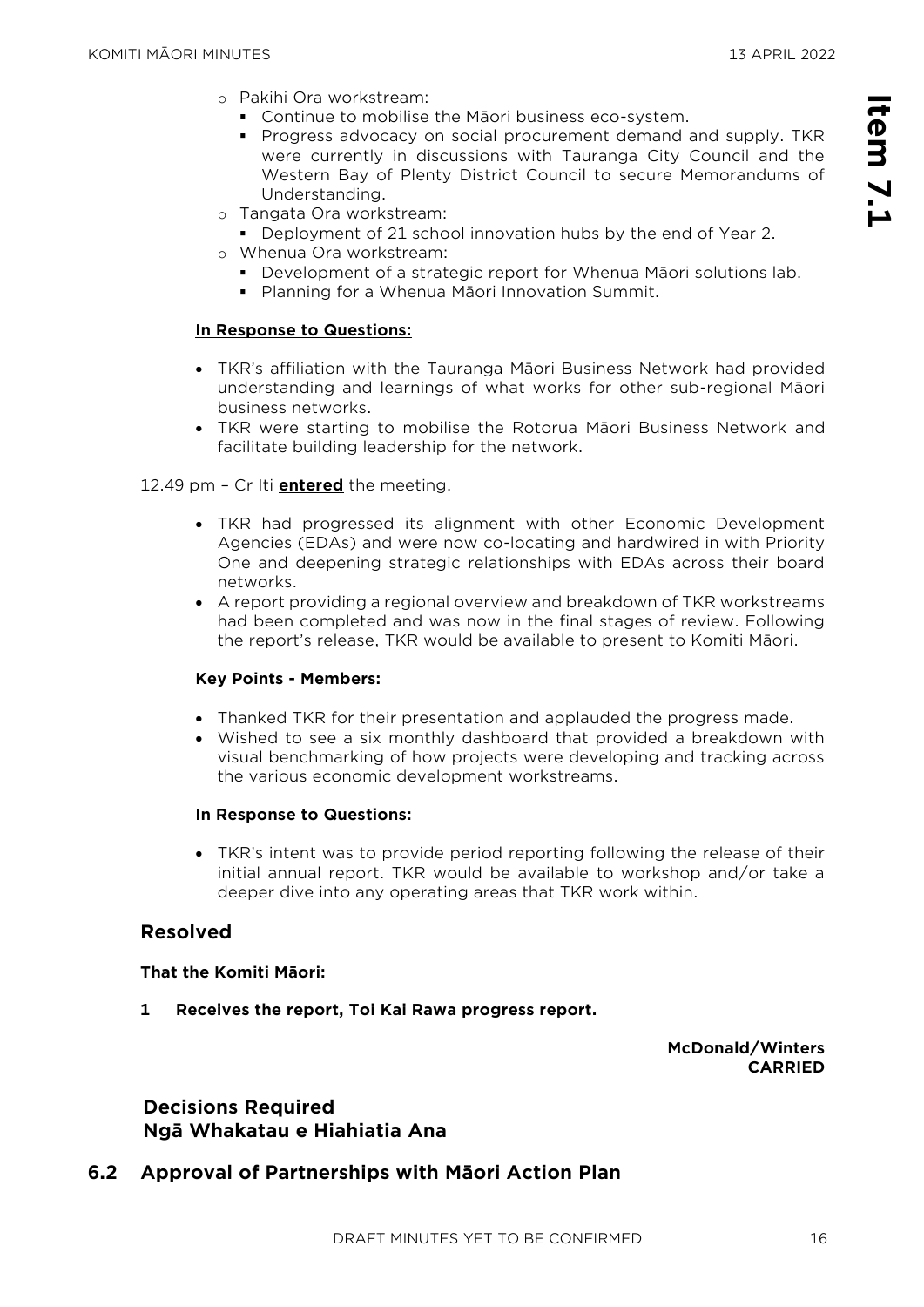Presented by: Kataraina O'Brien, Director Strategic Engagement and Toni Briggs, Senior Project Manager

#### **Key Points:**

- The Action Plan was presented for approval as part of Council's road map for transforming its partnerships with Māori.
- Council now had a Māori Partnerships programme and t the action plan if approved, would continue the work in this space.

#### **Key Points - Members:**

- The Action Plan would support Council to navigate into the future.
- The Māori partnerships space was moving ahead rapidly in a positive direction with significant investment made from a number of people.
- Regarding review provisions, considered that the Action Plan should be a living document that is kept up to date and constantly looking ahead.
- Supported the Māori Action Plan as a step change towards the Partnerships with Māori framework, which would need to evolve and provide for innovation in its implementation to accommodate better outcomes.

#### **Key Points - Staff:**

- Staff planned to include an extension of Te Hononga within the Action Plan as a wider Māori relationship engagement strategy.
- Recognised the Māori partnership space was complex, challenging and opportunistic, which the future document would be representative of.

#### **Resolved**

#### **That the Komiti Māori:**

- **1 Receives the report, Approval of Partnerships with Māori Action Plan.**
- **2 Approves the attached Partnerships with Māori Action Plan**
- **3 Delegates to the Strategic Engagement Director the ability to make minor amendments, if required, to the Partnerships with Māori Action Plan.**

**McDonald/Iti CARRIED**

**Information Only Hei Pānui Anake**

#### **6.3 Treaty Updates - Bay of Plenty**

Presented by: Herewini Simpson, Kaihautu – Te Amorangi Lead

#### **Key Points:**

- Provided a summary of Treaty settlement arrangements that were anticipated in 2022/23:
	- o Ngāti Rangitihi arrangement was a conventional co-governance model for the Tarawera River that may inaugurate towards the end of 2022;
	- o Te Whakatōhea arrangement was a relationship forum with a heavy focus on joint management agreements;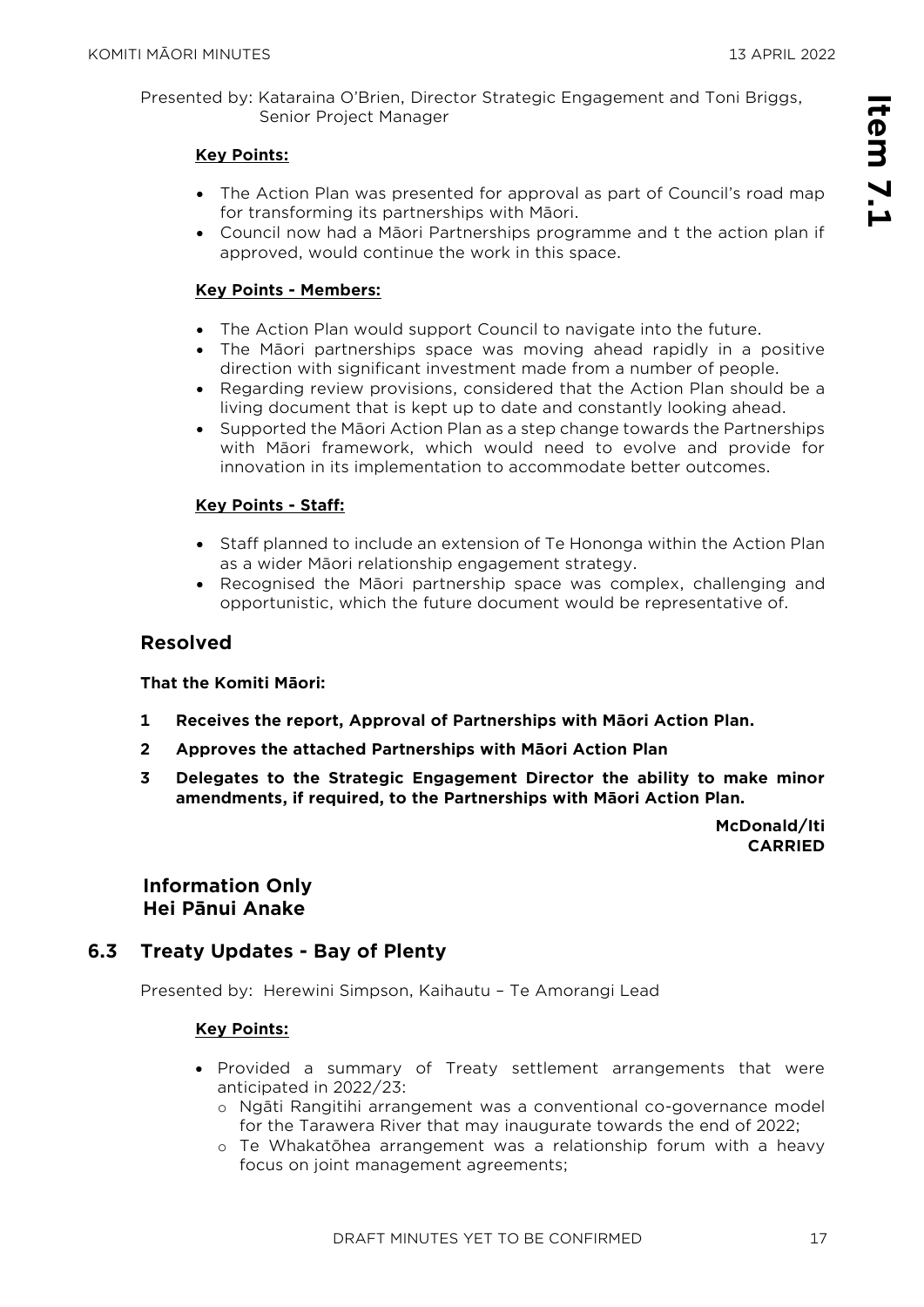- o Te Whānau a Apanui arrangement was bespoke comprising the entire rohe of Te Whānau a Apanui, which was expected to be established in  $2023$
- o Staff had sought to negotiate flexibility for Council representation for the Whakatōhea and Tarawera arrangements in consideration of the number of governance fora.
- o A significant increase in Crown funding contribution had been agreed alongside the ability to transfer administrative responsibility in regard to Ngāti Rangitihi and Te Whakatōhea arrangements.
- The Waitangi Tribunal inquiry report for Motiti had provided clear advice for staff on who speak for tangata whenua groupings.
- Marine and Coastal Area hearing test cases for Ōpōtiki and Tauranga Moana appeals were still ongoing.

#### **Key Points - Members:**

• Pleased to see Crown funding contributions to support upcoming Treaty settlement arrangements, as a step forward from previous arrangements.

#### **Resolved**

#### **That the Komiti Māori:**

**1 Receives the report, Treaty Updates - Bay of Plenty.**

#### **Crosby/White CARRIED**

#### **6.4 Ngā Kōrero a te Tiamana - Komiti Māori Chairperson's Report**

Presented by: Cr Matemoana McDonald

#### **Key Points:**

- Noted that the Making Good Decisions Programme was being supported by Council staff member Reuben Fraser.
- Congratulated staff for the recognition of Te Hononga Council's regional freshwater Māori engagement plan by Local Government New Zealand and which was now being used as a national template to assist others.

#### **Resolved**

#### **That the Komiti Māori:**

**1 Receives the report, Ngā Kōrero a te Tiamana - Komiti Māori Chairperson's Report.**

> **McDonald/Iti CARRIED**

## **7. Closing Prayer Karakia Kati**

A karakia was provided by Cr Te Taru White.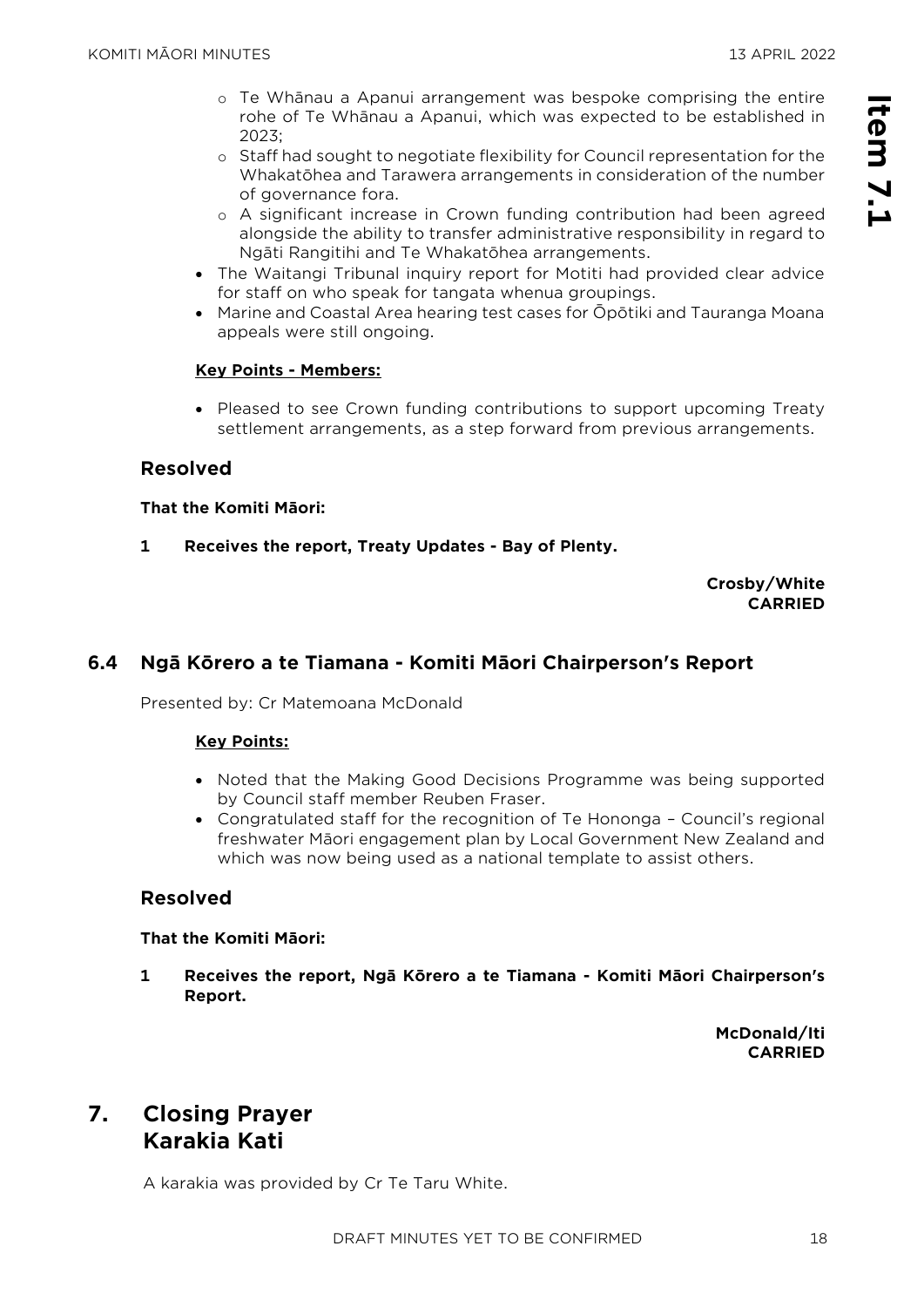## **1:18 pm – the meeting closed.**

**CONFIRMED** 

Cr Matemoana McDonald Chairperson, Komiti Māori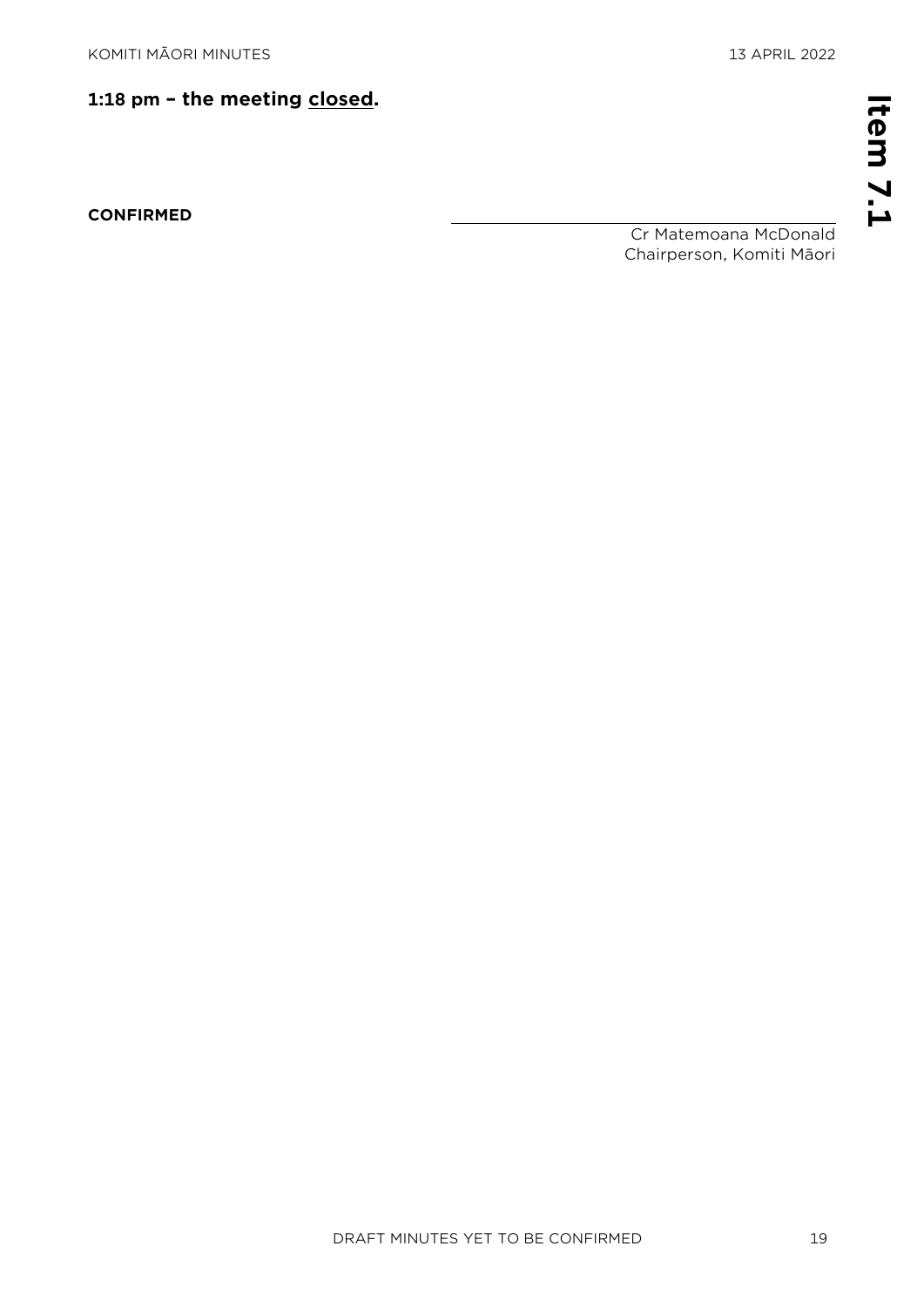

<span id="page-19-0"></span>**Report To:** Komiti Māori

**Meeting Date:** 28 June 2022

**Report Authoriser:** Kataraina O'Brien

# **Chairperson's Report**

## **Executive Summary**

This report provides a collective update on matters within Komiti Māori focus area and general matters of interest across the regional Māori landscape, including:

- 1. Tangata whenua presentations:
	- James Hudson will speak around his experience as the Mātauranga Lead for Environment Aotearoa 2022 and the integration of Mātauranga Māori.
	- Ian Ruru and Wolfgang Kanz will co-present on the development of a national Mahinga Kai Toolkit.
	- Julie Shepherd and Monique Neenee will present on Aroturuki Cultural Monitoring Training Guide for Tangata Whenua.
- 2. Update on Council led operations and initiatives of relevance to tangata whenua including:
	- Māori engagement, as a part of the Essential Freshwater Policy Programme
	- He Toka Tu Moana Scholarship Recipients for 2022.
	- Te Hapai Ora Regional Community Outcomes Fund
- 3. Update on current matters, policy proposals and reforms of potential interest or implication, with the broader Māori operating environment including: National Policy Statement for Indigenous Biodiversity, National Adaption Plan, Three Waters reforms and highlights for tangata whenua from the 2022 national budget.

# **Recommendations**

#### **That the Komiti Māori:**

**1 Receives the report, Chairperson's Report.**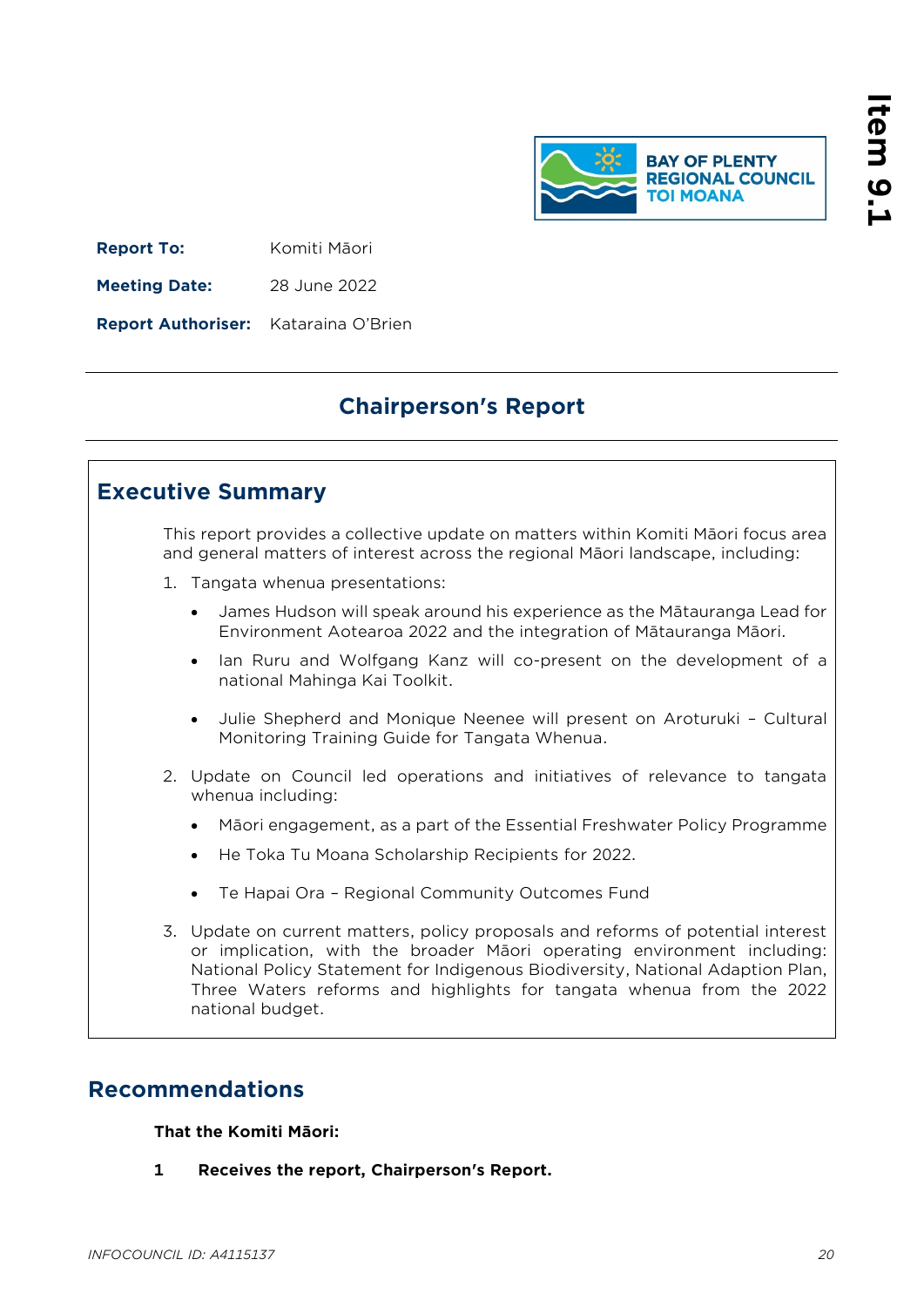# 1. **Kaupapa Tuatahi: Guest Presenter Profiles**

#### 1.1 **Environment Aotearoa 2022 and Integration of Mātauranga Māori**

#### **Presenter: James Hudson – Waiora Systems Principal**



James has specialist expertise in Māori and indigenous analytics, governance systems and project development. He brings a strong quantitative skillset with expertise in Māoricentric and indigenous data approaches and analytics designed for indigenous realities. As Principal at Waiora Systems, he's consulted to a wide range of public sector agencies, Maori, indigenous and non-government organisations building data capability, performance measurement frameworks, and co-

designed programmes of work. Nationally, he has consulted to the Treasury to develop *He Ara Waiora*, a Māori wellbeing framework designed (along with the Living Standards Framework) to measure government system-wide performance against Māori outcomes. He's also led the development of *[Ngā Tūtohu](https://www.stats.govt.nz/indicators-and-snapshots/indicators-aotearoa-new-zealand-nga-tutohu-aotearoa/) Aotearoa*, Stats NZ's set of indicators that go beyond economic measures, such as Gross Domestic Product (GDP), to include wellbeing and sustainable development. Regionally, James has consulted to the Tāmaki Makaurau Mana Whenua Forum (19 iwi chairs of Tāmaki Makaurau) to lead the co-design of Kia Ora Tāmaki Makaurau, a Māori outcomes performance framework for the Auckland Council Group and led the reporting on the wellbeing and prosperity of iwi and Māori communities in Tāmaki Makaurau.

James will speak about his experience as the Mātauranga Lead for *Environment Aotearoa 2022* and the integration of Mātauranga Māori. *Environment Aotearoa 2022* is the Ministry for the Environment and Stats NZ's triennial environmental report on the state of the environment (te Taiao) in Aotearoa New Zealand. Here is an online link to the publication: [Environment Aotearoa 2022 | Ministry for the Environment.](https://environment.govt.nz/publications/environment-aotearoa-2022/)

### 2.2 **Development of a National Mahinga Kai Toolkit**

#### **Presenter: Ian Ruru - Te Aitanga ā Māhaki, Ngāti Porou, Ngāi Tai, Te Whakatōhea**



Ian has a scientific background in marine and freshwater fisheries and is a director on a number of iwi fishing companies. He is also an Alternate Director on Te Wai Maori Trust, Kahui Maori Sustainable Seas National Science Challenge and he is a recent Crown appointed member of New Zealand's water services regulator, Taumata Arowai.

Ian has a Masters in Aquaculture and previously worked for Te Ohu Kaimoana as a stock assessment scientist. Ian gained his

appreciation for mātauranga Māori from his father, the late Bill Ruru, as they taught qualifications in aquaculture and customary fishing at 300 Marae. Together they developed the Mauri Compass assessment tool.

Ian is a practitioner of applying tikanga-based approaches to natural resource management. He recently led a project with Wolfgang Kanz, between iwi and Gisborne District Council, to develop a culturally appropriate way to dispose of mortuary waste that protects the mauri of Turanganui a Kiwa waterways.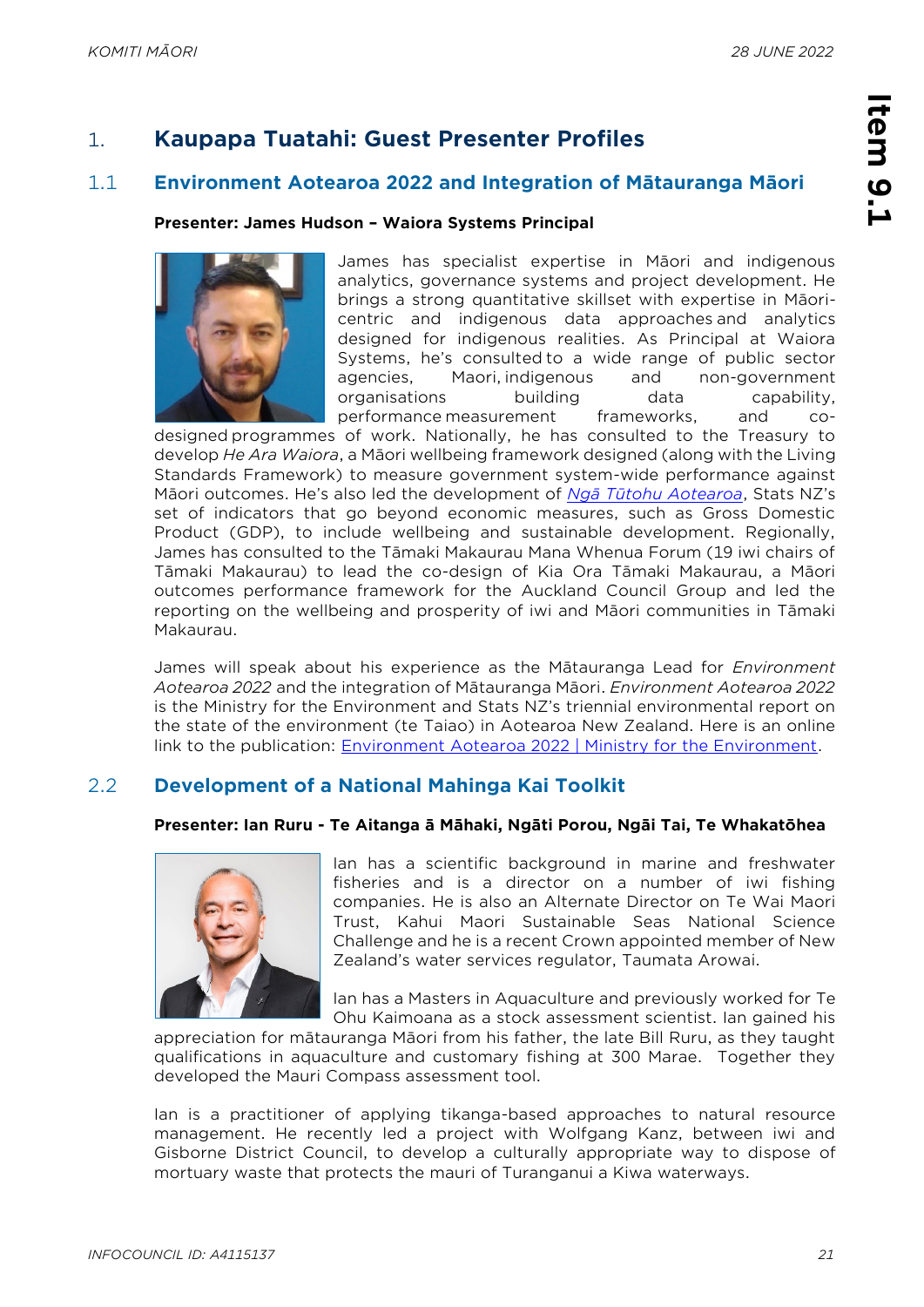#### **Presenter: Wolfgang Kanz – Awamoana Limited**



Wolfgang has an environmental background, specialising in stormwater, freshwater, and wetlands.

With an undergraduate honour's degree in Zoology, Botany, Chemistry and Physics, and research Master's degree in Applied Environmental Science, he brings a strong science foundation to his work. While focussing on freshwater-related roles over the past twelve years in Aotearoa New Zealand, Wolfgang has also had the opportunity to partner with mana

whenua and mātauranga Māori experts and work together with iwi and hapū particularly on aspects of mauri and mahinga kai.

His interest lies in connecting communities with their environment and enabling sustainable rural and urban development.

Ian and Wolfgang will co-present on the development of the national mahinga kai toolkit. A copy of their resource Implementing Mahinga Kai as a Māori Freshwater Value attached is provided with the agenda.

#### *National Mahinga Kai Toolkit*

Mahinga kai was elevated to a compulsory value under the NPS-FM 2020 and is required to be implemented in the National Objectives Framework (NOF) by 2024. This gives greater recognition to values that Māori hold for freshwater and provides for tangata whenua to meaningfully exercise their freshwater interests and obligations.

Mahinga kai is a broad and multi-faceted indicator, which will ensure that a wide variety of quantitative and qualitative Māori measures of health are incorporated into regional freshwater planning. This requires regional councils to work collaboratively with tangata whenua to identify mahinga kai values and to actively involve tangata whenua in decision-making processes.

- Firstly the kete introduces the reader to mahinga kai, then goes on to place mahinga kai into the context of the NPS-FM 2020.
- Secondly information for engagement is provided to help tangata whenua and councils work together.
- Thirdly existing and new tools that may be applicable within the NPS-FM 2020 context are offered and further insights into the role of mātauranga Māori, data sovereignty, monitoring, and cultural mapping are given.
- Fourthly the critical issues of capability, capacity, and resourcing are considered. The final section of the document provides links to particularly relevant and insightful audio-visual, infographic, and fact sheet content.

The work for tangata whenua, regional councils, and communities to implement mahinga kai will be significant.

This kete provides tools for both technical and practical aspects for implementing mahinga kai, as well as timely guidance to assist tangata whenua and councils in a successful collaboration.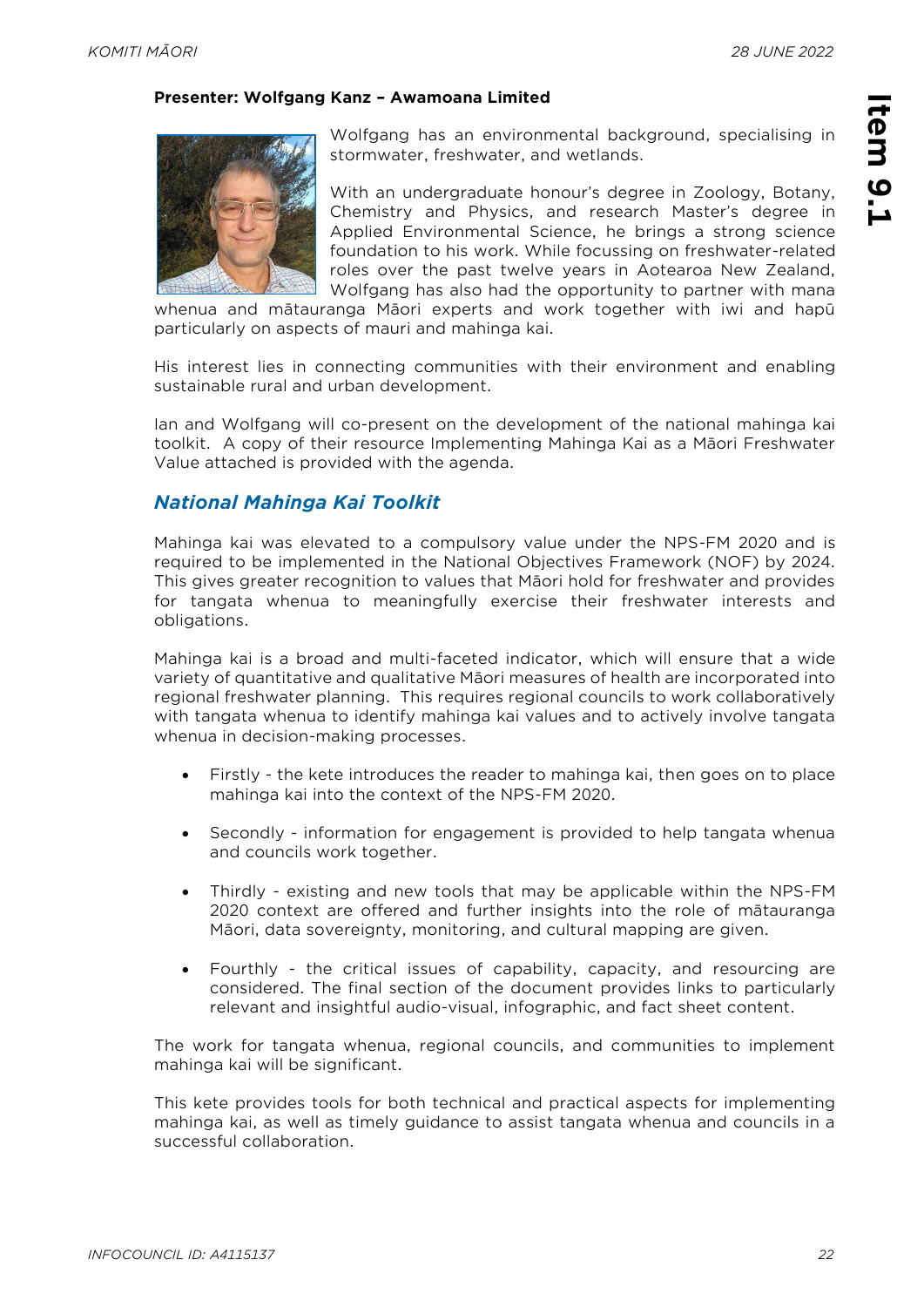**Item 9.1** 

Item 9.1

## 2.3 **Aroturuki – Cultural Monitoring Training Guide**

#### **Presenter: Julie Shepherd - Pou Taiao Ltd**

Julie is an experienced environment Manager with a demonstrated history of working in the environmental services industry. Skilled in Environmental Compliance, Microsoft Word, Environmental Impact Assessment, Public Speaking, and Environmental Awareness. Strong operations professional with a Bachelor in Iwi Environmental Management and a Post Graduate Diploma in Environmental Planning.

*Aroturuki – Cultural Monitor Training Framework* seeks to build the capacity and capability of Māori to provide cultural monitoring services on behalf of their iwi and hapū. Council has supported Pou Taiao Ltd (collective of hapū/iwi practitioners) to develop this framework (copy attached with the agenda).

# 2. **Kaupapa Tuarua: Kaupapa Māori Engagement Update**

Kaupapa Māori engagement, as part of the Essential Freshwater Policy Programme (EFPP), has recently completed the preliminary engagement phase of the process and is now transitioning towards the project development phase to support Mātauranga Māori and Māori freshwater values development as per the substantive freshwater timeframe. While we continue to actively engage across the region to ascertain tangata whenua preference for involvement we are transitioning the focus towards developing and supporting projects alongside tangata whenua that help inform the NPSFM implementation. Key updates during this phase includes:

#### **Rotorua Lakes Council Municipal Water take – Cultural Flows project**

Staff are working alongside staff from Rotorua Lakes Council (RLC) to develop a project to support and work alongside hapū and iwi to undertake research that establishes their cultural flows to inform the reconsenting of key Rotorua municipal water takes. Tangata whenua want to ensure this project also focusses on their freshwater values across their iwi catchments and not restricted to the specific cultural flows to inform RLC kaupapa. Draft project expected to be developed by late June 2022.

#### **Te Arawa Primary Sector (TAPS) – Te Mana o Te Wai project**

This project seeks to support TAPS to engage with Te Arawa Māori land- owners to understand and seek direction on Te Mana o Te Wai. How to provide for Mahinga kai values, the interface between Te Mana o Te Wai and freshwater Farm Plans and to provide technical advice to council from a Te Arawa Māori landowners perspective. The project is currently undertaking procurement processes towards contract.

#### **Te Patuwai**

Staff are supporting kaitiaki to develop a Mātauranga Māori research project to consolidate kaumatua and kuia, community and wider whānau perspective on their traditional and cultural relationship, use and kaitiakitanga approaches to inform their freshwater values for Motiti Island. Currently awaiting draft proposal expected to be confirmed within the next two weeks.

#### **Tauranga Moana**

Staff are working alongside kaitiaki to run a three-day workshop with specialist kaitiaki from Tauranga Moana and other Bay of Plenty iwi communities to provide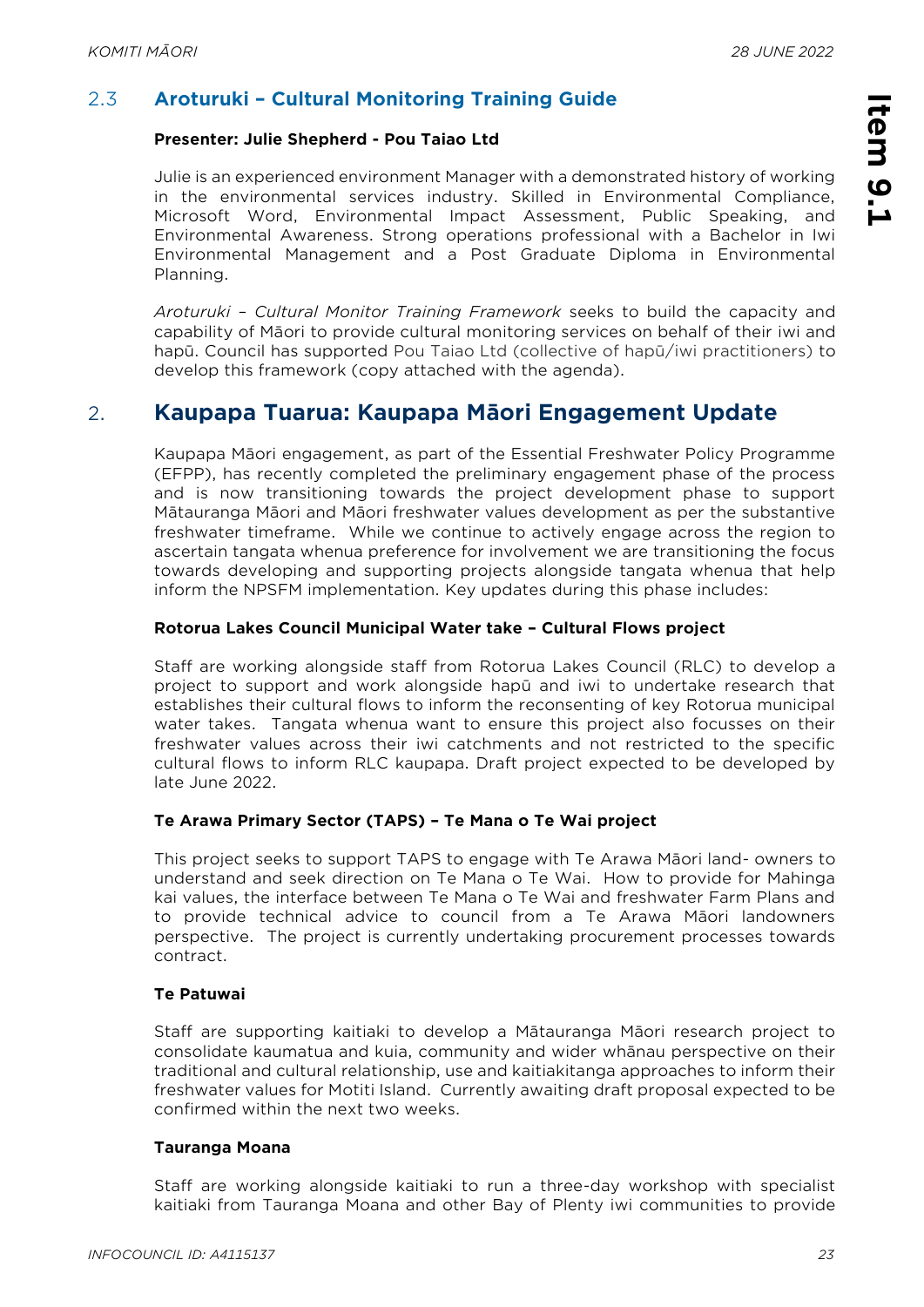**Item 9.1** 

Item 9.1

technical feedback on draft documents, policy positions on Te Mana o Te Wai and Mahinga kai amongst other technical considerations.

#### **Ngāti Manawa Kaitiaki - Capacity building**

Staff are currently in the final stages of the procurement process to support Ngāti Manawa to build the capacity of their kaitiaki to undertake monitoring of their freshwater ecosystems. This project has emerged from a Long Term Plan appropriation and seeks to build kaitiaki monitoring capacity over the next three years.

# 3. **Kaupapa Tuatoru: He Toka Tu Moana Scholarship Recipients 2022**

He Toka Tu Moana scholarship assists tertiary students from across the Bay of Plenty region, with education, research & related activities that benefit or contribute to te taiao/environment wellbeing. Since its establishment in 2017, 29 students have received an award from a total annual pool of \$10,000.

Consistent with past years, we received a number of outstanding applications for 2022, with scholarships awarded to six students named below.

| <b>Name</b>               | <b>Summary of studies</b>                                                                                                                                                                                                                                                                                                |
|---------------------------|--------------------------------------------------------------------------------------------------------------------------------------------------------------------------------------------------------------------------------------------------------------------------------------------------------------------------|
| Akuhata<br>Bailey-Winiata | Doctor of Philosophy in Earth Science<br>Thesis: "Co-developing with haput to plan for the impacts of sea<br>level rise on coastal marae and infrastructure". PhD will aim to<br>weave Matauranga Maori and western science research and<br>ideas to understand how Maori can adapt to the hazards of sea<br>level rise. |
| Sonny Vercoe              | Doctor of Philosophy Specialisation in Civil Engineering<br>Thesis: "Civil Engineering Seismic Assessment & Design of<br>Māori Building Structures".                                                                                                                                                                     |
| Daria Bell                | Doctor of Philosophy in Science<br>Thesis: "Developing a hapū-centric aquaculture business<br>ecosystem".                                                                                                                                                                                                                |
| Amy Nattrass              | Postgraduate Diploma in Environmental Management<br>Papers in Geographic Information Systems, Maori Values &<br>Resource Management and Contemporary Issues in<br>Sustainability.                                                                                                                                        |
| Brooklyn Lea              | Master of Science (Research) in Ecology and Biodiversity<br>Thesis: "Studying the anthropogenic effects on freshwater<br>ecosystems within the Bay of Plenty".                                                                                                                                                           |
| Rangipurei<br>Manley      | Bachelor of Laws and Arts degree double majoring in Māori<br>Resource Management and Māori Studies (5th year student)<br>Aspires to influence and effect change in the way people<br>participate with regulations and policies that govern the<br>management of Te Taiao.                                                |

# 4. **Kaupapa Tuawha: Te Hapai Ora – Regional Community Outcomes Fund 2022**

Councils *Te Hapai Ora – Regional Community Outcomes Fund*, provides funding to support community projects/purposes/events, that positively contribute to our regional community outcomes. Grants of up to \$2,000 per application are available, from a total annual pool of \$30,000.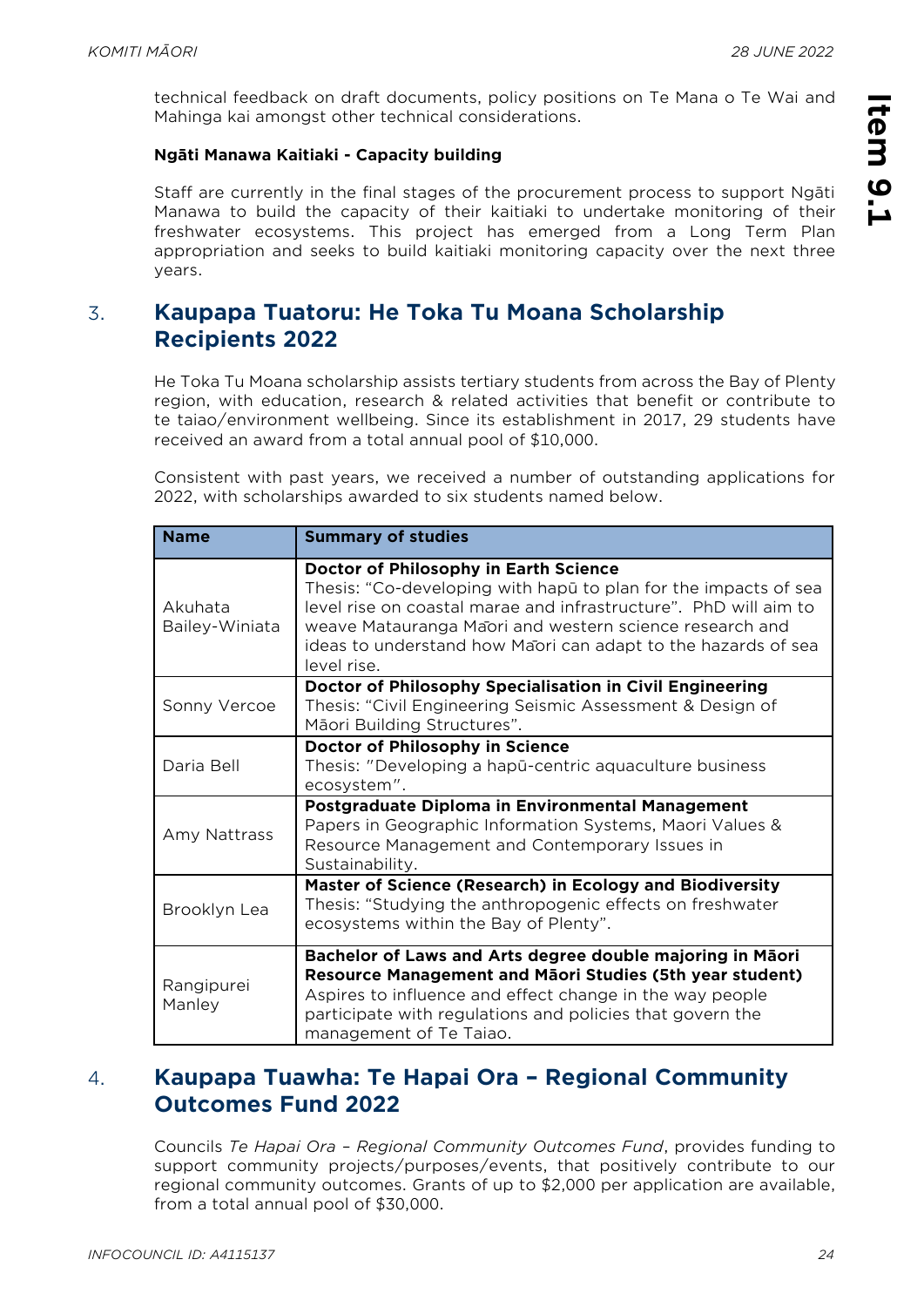For the year to date we received 34 applications, a level consistent with previous years. Although a number of earlier grants were returned, having been impacted by Covid, a recent campaign has yielded a positive response and is expected to fully exhaust the fund again this year.

Examples of initiatives supported through this fund include:

#### • **STEM Wana Trust Festival**

A festival to inspire a new generation of scientist, technologists, and engineers within the Bay of Plenty region.

#### • **Mount Festival of Multisport Community Event**

The funding supported the event to run in a safe environment and engaging way for the participants, spectators, and the local community. The event was enjoyed by hundreds of participants across all levels of fitness and backgrounds.

#### • **People, Plants in Schools**

PiPs (People, Plant in Schools) is an incorporated society. They coordinate gardens in-school programmes and environmental projects and have done so within six schools in the catchment area of Mount Maunganui and Papamoa. PiPs kaupapa is to create future kaitiaki.

#### • **Tiakina Taiao Biosecurity Program**

Tiakina Taiao Biosecurity Program has delivered a mātauranga Māori based biosecurity program to six schools in Tauranga Moana.

## 5. **Kaupapa Tuarima: Māori Operating Environment**

This section provides a short update on current matters, policy proposals and reforms of potential interest or implication, within the broader Māori operating environment.

#### 5.1 **National Policy Statement for Indigenous Biodiversity**

The National Policy Statement for Indigenous Biodiversity (NPSIB) is part of New Zealand's response to biodiversity decline. An [Exposure Draft](https://urldefense.com/v3/__https:/environment.govt.nz/assets/publications/NPSIB-exposure-draft.pdf__;!!DvYdZ-73Bg!ybZ0wlb81CQEL6FOPkPT1vPg-vU5Fp1mbJL5jaB5L4BbBmOf9D4LlvJlaPSne0hE8Fr6_f_5L0vnrMv8-qoECqqvqsHAobTgrg$) of the NPSIB is currently out for targeted consultation. There are a number of supporting documents to the Exposure Draft including a high level summary of provisions that will be of particular interest for iwi/Māori ([NPSIB Summary for iwi/Maori\)](https://environment.govt.nz/assets/publications/npsib-summary-for-iwi-maori-info-sheet.pdf).

The NPSIB aims to protect, maintain and restore our indigenous biodiversity and recognises the role of tangata whenua as kaitiaki. It requires councils to involve tangata whenua in the management of and decision-making for indigenous biodiversity.

The issue of Significant Natural Areas (SNAs) has attracted much of attention. The NPSIB requires councils to consistently identify areas with significant vegetation and habitats of significant indigenous fauna and then manage their protection through regional and district plans, and consent processes under the RMA. With regards to Māori land (including treaty settlement land) there are specific management provisions for local authorities to work in partnership with tangata whenua and Māori landowners to develop objectives, policies and rules which balance the maintenance and protection of indigenous biodiversity on Māori land, with the development of that land. This recognises the historic limitations to development on this land, as well as the prevalence of existing indigenous biodiversity on Māori land.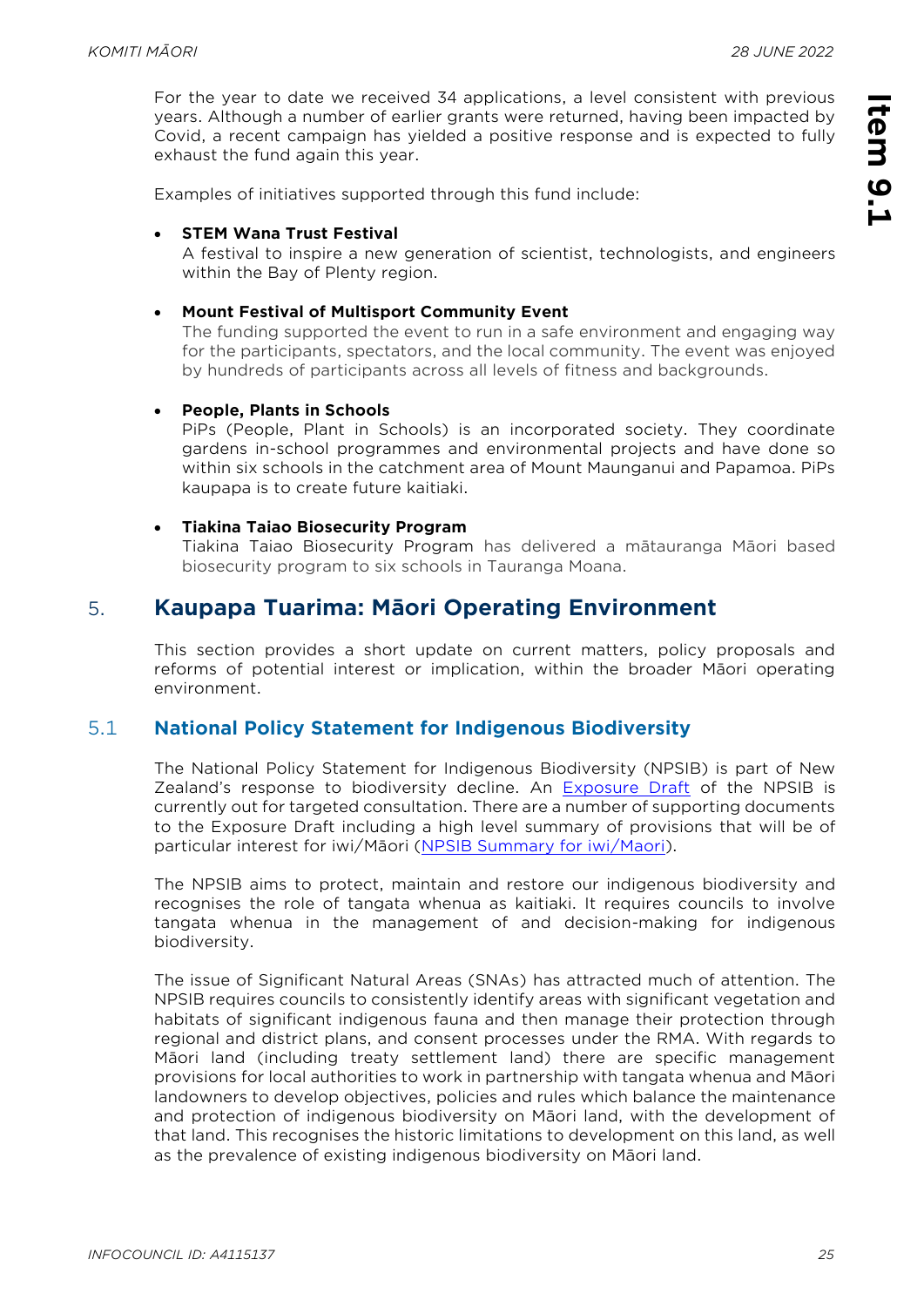**Item 9.1** 

Item 9.1

Other provisions in the NPSIB requiring input from iwi /Māori include:

- Developing a local approach to implement the concept of Te Rito o te Harakeke
- Identifying ecological taonga by describing (and mapping, if required) the taonga and its values and deciding how they should be managed. Note that tangata whenua have discretion as to how much information pertaining to taonga is included in planning provisions
- Developing plans to protect geothermal SNAs.

BOPRC are currently preparing feedback on the Exposure Draft NPSIB. The closing date is 21 July 2022. It is anticipated the NPSIB will be gazetted by the end of 2022.

#### 5.2 **National Adaption Plan (Climate Change)**

The National Adaption Plan responds to the most significant risks posed by climate change in Aotearoa and is led through the Ministry for the Environment (MfE). The plan posed a number of discussion points for hapū/iwi on maters including:

- Likely impacts/effect for Māori of managed retreat approach
- Key components / considerations in developing a managed retreat system for Māori?
- Reconciling climate adaption needs with the unique legislative arrangement for Māori land (including Treaty settlement land).

As part of the public consultation phase, targeted online workshops were held in May for council staff, general public and iwi/Māori. MfE has also partnered with Ihirangi (the operational arm of the National Iwi Chair's Forum - Pou Take Āhuarangi climate group) to facilitate discussions with iwi.

BOPRC provided feedback on the exposure draft. The finalised national adaption plan will be published in August 2022.

#### 5.3 **Three Waters Reform Update**

The *Water Services Entities* bill (the first of a series of bills related to the Three Waters Reform) was introduced into Parliament on the 2 June and is currently before the Select Committee for public submissions (closing date: 22 July).

The Bill will establish four public entities to take on the delivery of drinking water, wastewater and stormwater services across New Zealand from July 2024. The Bay of Plenty region will sit under Entity B.

The Bill also sets out the roles and responsibilities of each regional representative groups, of between 12 and 14 members appointed equally from mana whenua within its region, and from territorial authorities. This reflects a key component of the reforms to recognise and provide for Iwi/Māori rights and interests with a specific focus on service-delivery, including pathways for enhanced participation by whānau and hapū.

#### 5.4 **Wellness Budget 2022**

The Government's 2022 Wellbeing Budget was released on the 19 May 2022 and includes a number of dedicated tangata whenua and taiao highlights: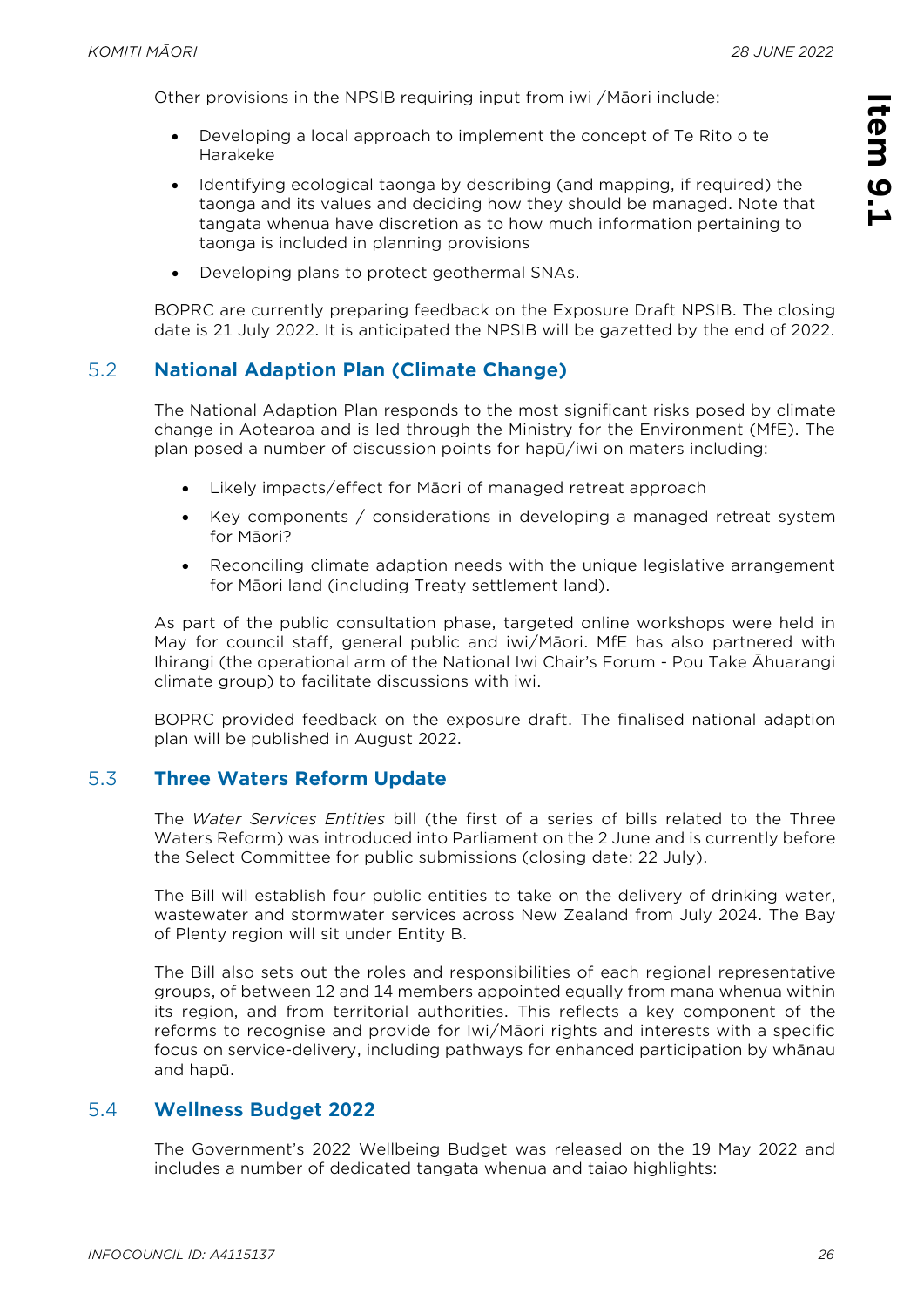- \$35 million (over four years) for Māori entities to develop tikanga based approaches to change farm practices and enable Māori-led actions toward emissions reduction (transition into a low emissions future).
- \$13 million (over four years) for the Māori Climate Action Strategy (note the joint Māori Ministerial press release appears to incorrectly states this figure as \$31 million), some of the initiatives are as follows:
- \$14 million (spread unevenly over four years) for the Ministry for the Environment to support its Te Tiriti o Waitangi obligations.
- \$7 million additional funding (totalling up to \$17 million for the year ahead) for the Māori landowners Whenua Rāhui Fund (i.e. funds to protect native forests on Māori land).
- \$145 million (over four years) for native forest carbon sinks (likely to benefit Māori landowners of such forests).
- \$11.6 for the Takutai Moana Implementation of Engagement Strategy

### 6. **Ngā Pānga ki te Māori Implications for Māori**

The items presented in this report cover a range of initiatives, which have a positive impact on Māori. The co-design of strategies with tangata whenua groups to align processes with Mātauranga have provided impetus on copartnering and building relationships with tangata whenua and further promoting Te Mana o Te Taiao.

Internal efforts by Council to enable tangata whenua to lead in spaces such as the National Policy Statement for Freshwater particularly on Iwi Māori relationships and engagement, He Toka Tu Moana Scholarship, Te Hapai Ora Sponsorship and the general funding initiatives targeted for Māori within the

The implications for Māori can only be positive where Council recognises opportunities to enhance Māori capability through co-design of strategy and Iwi led planning that can enhance and build partnerships. These partnerships have benefits to Māori and the wider community.

## 7. **Ngā Pānga a-Pūtea Financial Implications**

There are no unbudgeted financial implications within the current financial year.

### 8. **Ngā Mahi Whai Ake Next Steps**

As an omnibus report of independent matters and other Kaupapa led through respective areas of Council operations, no specific action is recommended via this report.

# **Tuhinga Tautoko Attachments**

Supporting Document 1 - Implementing Mahinga Kai as a Māori Freshwater Value **ℓ** Supporting Document 2 - Aroturuki - Cultural Monitor Training Guide  $\underline{\mathbf{0}}$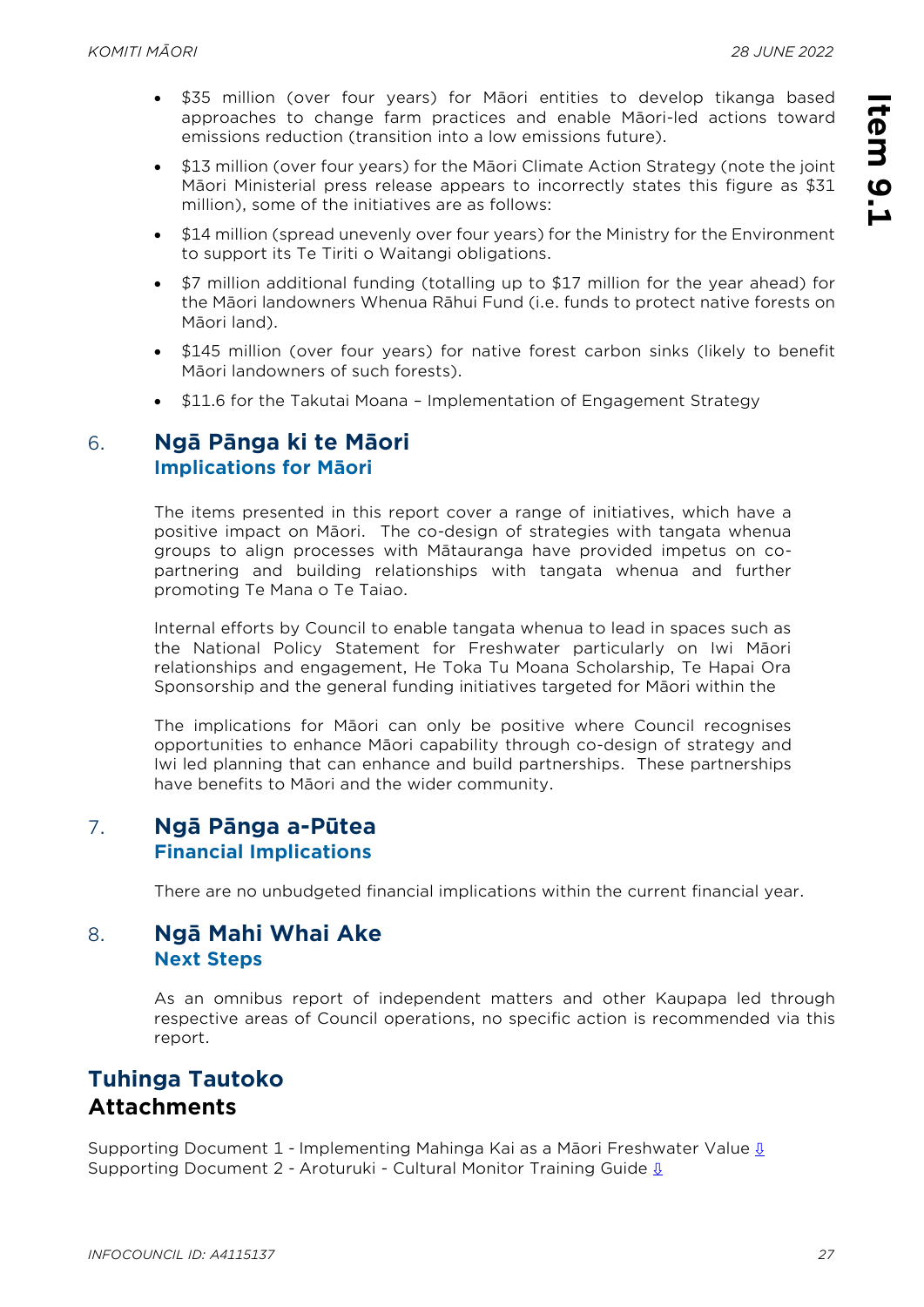# **ITEM 9.1**

# <span id="page-27-0"></span>**SUPPORTING DOCUMENT 1**

# **Implementing Mahinga Kai as a Māori Freshwater Value**